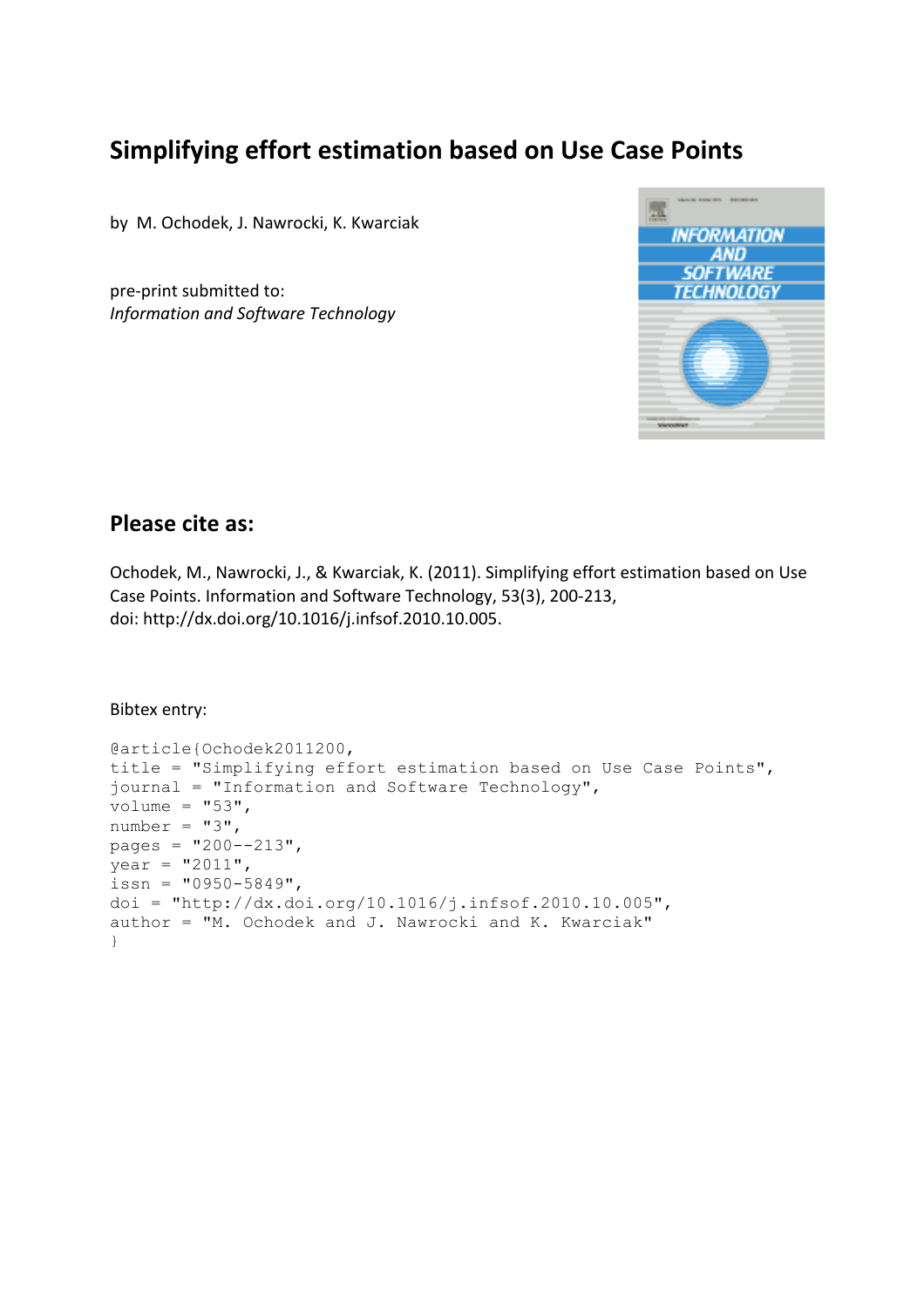## Simplifying Effort Estimation Based on Use Case Points $\hat{z}$

M. Ochodek<sup>a,\*</sup>, J. Nawrocki<sup>a</sup>, K. Kwarciak<sup>a</sup>

*aPoznan University of Technology, Institute of Computing Science ul. Piotrowo 2, 60-965 Pozna ´n, Poland*

## Abstract

Context: The Use Case Points (UCP) method can be used to estimate software development effort based on a usecase model and two sets of adjustment factors relating to the environmental and technical complexity of a project. The question arises whether all of these components are important from the effort estimation point of view.

Objective: This paper investigates the construction of UCP in order to find possible ways of simplifying it.

Method: The cross-validation procedure was used to compare the accuracy of the different variants of UCP (with and without the investigated simplifications). The analysis was based on data derived from a set of 14 projects for which effort ranged from 277 to 3593 man-hours. In addition, the factor analysis was performed to investigate the possibility of reducing the number of adjustment factors.

Results: The two variants of UCP – with and without unadjusted actor weights (UAW) provided similar prediction accuracy. In addition, a minor influence of the adjustment factors on the accuracy of UCP was observed. The results of the factor analysis indicated that the number of adjustment factors could be reduced from 21 to 6 (2 environmental factors and 4 technical complexity factors). Another observation was made that the variants of UCP calculated based on steps were slightly more accurate than the variants calculated based on transactions. Finally, a recently proposed use-case-based size metric TTPoints provided better accuracy than any of the investigated variants of UCP.

Conclusion: The observation in this study was that the UCP method could be simplified by rejecting UAW; calculating UCP based on steps instead of transactions; or just counting the total number of steps in use cases. Moreover, two recently proposed use-case-based size metrics Transactions and TTPoints could be used as an alternative to UCP to estimate effort at the early stages of software development.

*Keywords:* Use Case Points, software cost estimation, use cases, use-case transactions, TTPoints

## 1. Introduction

Software effort estimation is one of the key aspects of successful project management. If an unrealistic assumption about the development cost is made, the project is in danger. Both underestimated and overestimated effort is harmful. Underestimation leads to a situation where a project's commitments cannot be fulfilled because of a shortage of time and/or funds. Overestimation can result in the rejection of a project proposal, which otherwise would be accepted and would create new opportunities for the organization.

Unfortunately, effort estimation at the early stages of software development is a challenge. Firstly, very little is known about the project. Secondly, there is a threat that the project will not be accepted for further development, so limited resources can be spent on effort estimation. Thus, there is a trade-off between the level of estimation error and the resources assigned to the estimation activities (typically, the smaller the estimation error the bigger the estimation cost associated with acquiring knowledge about the project at hand).

In this context two kinds of research could be useful:

- simplifying effort estimation methods without compromising their accuracy;
- making effort estimation more accurate without increasing the time and money spent on effort estimation.

Typical inputs available at early stages of software

<sup>✩</sup>This research project operated within the Foundation for Polish Science Ventures Programme co-financed by the EU European Regional Development Fund.

<sup>∗</sup>Corresponding author

*Email addresses:* mochodek@cs.put.poznan.pl (M. Ochodek), jnawrocki@cs.put.poznan.pl (J. Nawrocki), kkwarciak@cs.put.poznan.pl (K. Kwarciak)

*Preprint submitted to Information and Software Technology September 14, 2015*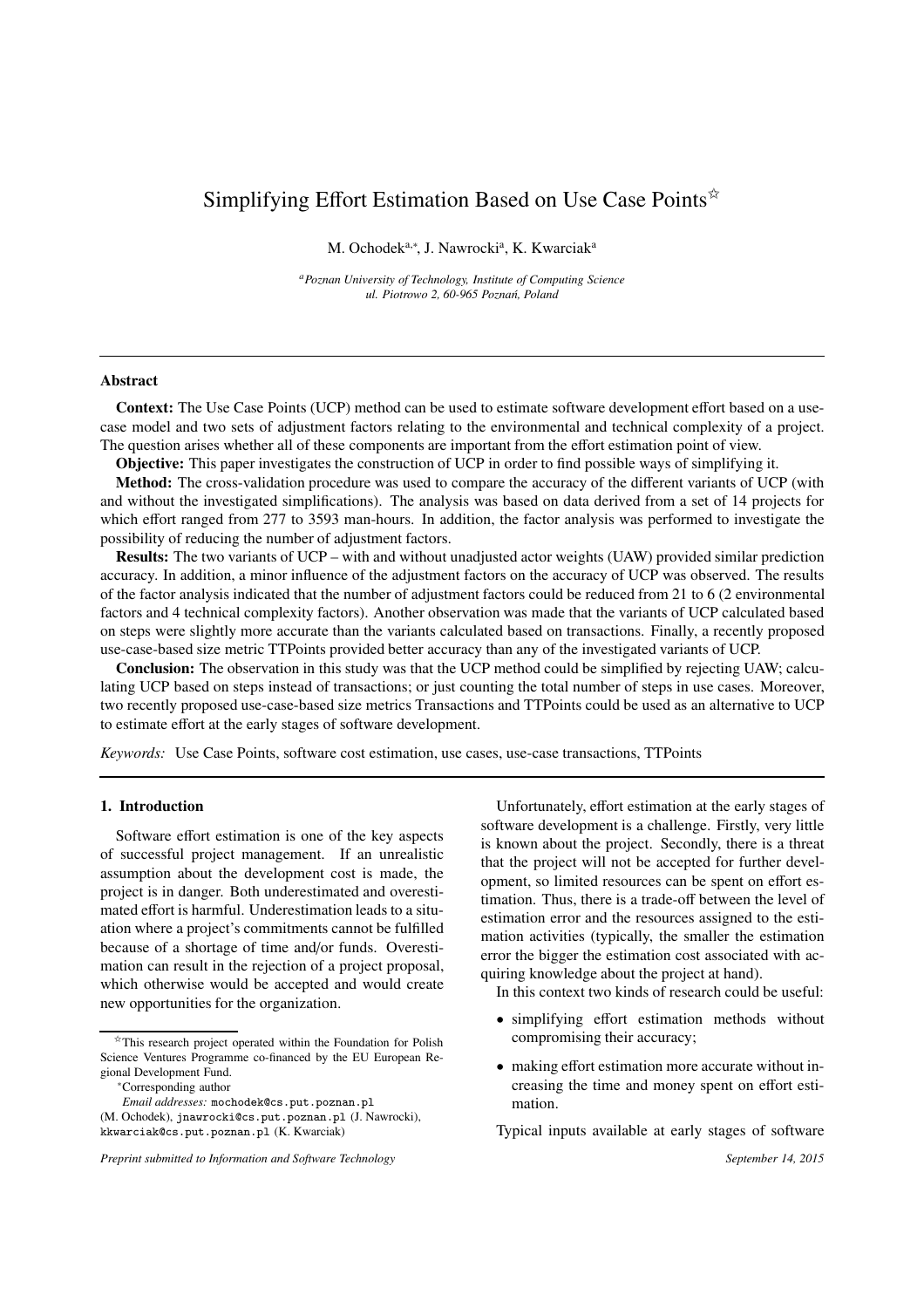development are functional requirements, which describe what a system is expected to do. These kinds of requirements can be used to measure the size of a system, and estimate its development effort.

The idea of functional size measurement (FSM) was introduced by Allan Albrecht [1], who proposed a method called Function Point Analysis (FPA). Since the introduction of the method, its construction has been broadly discussed and frequently questioned (see, e.g., [2, 3, 4, 5, 6]). Nevertheless, it still remains one of the most popular FSM methods, and since 1986, it has been maintained by a non-profit organization called the International Function Point User Group (IFPUG).

Albrecht's FPA method stimulated evolvement of other FSM methods, e.g., Mark II Function Points proposed by Symons [7], COSMIC [8], or Use Case Points<sup>1</sup> (UCP) introduced by Karner [9].

The latter method is especially valuable in the context of early size measurement and effort estimation, because it employs *use cases* as an input. Use cases, proposed by Jacobson [10, 11], are a popular form of representing functional requirements (according to the survey conducted by Neill and Laplante in 2003 [12], 50% of projects have their functional requirements presented as scenarios or use cases). They are also available in the early stages of software development.

The mechanism of the Use Case Points method was inspired by both Albrecht's FPA [1] and MK II Function Points [7], and since its introduction many variants of the method have been proposed, e.g., Use Case Size Points (USP) and Fuzzy Use Case Size Points (FUSP) [13]; UCPm [14]; and the adapted version for incremental large-scale projects [15].

As use cases are gaining popularity also the UCP method (and its derivatives) are getting more popular. However, some people pointed out problems concerning the construction of the method (differences in use case models [16, 17], assessment of the use-casemodel complexity [13, 17], assessment of adjustment factors [14, 17, 18], and involvement of calculations that are based on algebraically inadmissible scale-type transformations [18, 19]). Therefore, the question arises whether the method is well designed. Maybe it could be simplified without loosing much of its accuracy.

This question is even more important in the context of recently proposed use-case-based size metrics, i.e., Transactions [20], and TTPoints [21]. These metrics seem simpler than UCP.

Therefore, the goal of this study is to analyze the construction of the UCP method, investigate the influence of its components on the accuracy of the method, and propose possible simplifications.

The paper is organized as follows. The next section provides a brief introduction to use cases and the UCP method. Section 3 presents a set of projects used in this study as a historical database. Section 4 describes the research method that was used to evaluate the estimation accuracy of the different variants of UCP and other use-case-based size metrics. In the following sections components of UCP are analyzed: actors complexity – in Section 5; adjustment factors – in Section 6; use-case complexity – in Sections 7 and 8. The role of transactions in use-case-based effort estimation is investigated in Section 9. The threats to validity of this study are discussed in Section 10. The summary and the list of the most important findings can be found in Section 11.

#### 2. Use Cases and the Use Case Points Method

## *2.1. Use Cases*

The main aim of use cases is to present interaction between end-user (called actor) and the described system in terms of user-valued transactions – using natural language. Such use cases are called system-level use cases. (There are also business-level use cases: they describe interaction between people who cooperate to obtain a business goal.)

According to the guidelines for writing use cases [22, 23] the most important parts of a use case are as follows: *name*/*title* which describes the goal, *actors* participating in the use case (people or cooperating systems), *main scenario* which is the most common sequence of steps leading to the goal, and *extensions* to the main scenario describing alternative steps associated with the occurrence of some events. An example of a use case is presented in Figure 1.

#### *2.2. The Use Case Points Method*

In order to obtain UCP for the system one has to start with the assessment of the complexity of actors and use cases; and then adjust it with two kinds of factors characterizing the development environment and the technical complexity of the system under development.

<sup>&</sup>lt;sup>1</sup>It is not clear whether UCP is a size measure or a software estimation method. Some sub-components of UCP (presented in Section 2.2) such as UUCW, UAW, and UUCP could be clearly treated as functional size measures. However, when UUCP is multiplied by TCF and EF, it is no longer clear whether it represents size of the system or its predicted development effort. (The environmental factors represent commonly used cost drivers.)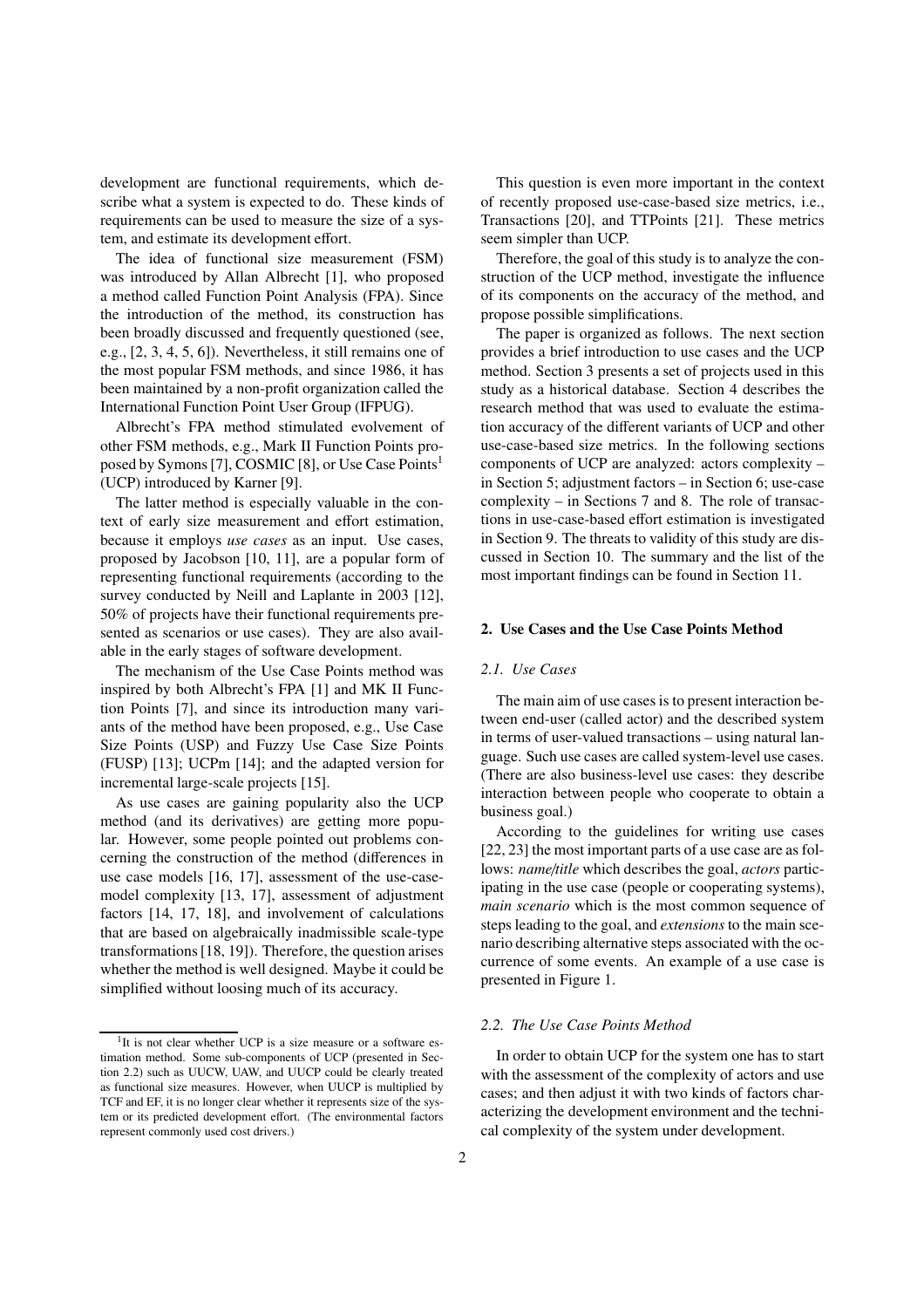## **UC1: Submit a paper**

Level: **User**

Main actor: **Author**

## **Main Scenario:**

- 1. **Author** chooses the option to submit a *paper*.
- 2. **System** presents the submission form.
- 3. **Author** provides necessary information about the *paper*.
- 4. **System** informs Author that the *paper* was submitted.

## **Alternatives, Extensions, Exceptions:**

- 3.A. Not all required data was provided.
- 3.A.1. **System** displays error message.
- 3.A.2. Go to step 2.

Figure 1: An example of a use case presented as a structured text

#### *2.2.1. Actors Complexity*

The first step of the UCP method is to assign each actor to one of three complexity classes:

- *simple*: an actor representing a system which communicates with other actors using API;
- *average*: a system actor which communicates through a protocol (e.g. HTTP, FTP), or a person who interacts with a system through a terminal console;
- *complex*: a person who uses graphical user interface (GUI) in order to communicate with a system.

Each actor-complexity class, *c*, is characterized by two numbers:

- *aWeight(c)* = 1 for *simple*, 2 for *average*, and 3 for *complex*;
- *aCardinality(c)* is the number of actors assigned to class *c* (depends on a described system).

For a given system, the *unadjusted actor weights (UAW)* are computed as a sum of products – the weight of complexity class and the number of actors assigned to that class (see Equation 1).

$$
UAW = \sum_{c \in C} aWeight(c) \times aCardinality(c),
$$
 (1)  

$$
C = \{simple, average, complex\}
$$

#### *2.2.2. Use-Cases Complexity*

The second step of the UCP method is the assessment of use-case complexity. This complexity depends on the number of transactions identified in each use case. (Transaction is a set of activities in use-case-scenarios, which is either performed entirely, or not at all.)

Let  $#trans(u)$  denote the number of transactions in a use case *u*. Each use case, *u*, is assigned to complexity class, *cmplx*, in the following way:

$$
cmplx(u) = \begin{cases} simple & \text{if }\#trans(u) < 4, \\ average & \text{if } 4 \leq \#trans(u) \leq 7, \\ complex & \text{if }\#trans(u) > 7. \end{cases}
$$

Each use-case-complexity class, *c*, is characterized by two numbers:

- $uWeight(c) = 5$  for *simple*, 10 for *average*, and 15 for *complex*;
- *uCardinality(c)* is the number of use-cases assigned to class *c* (depends on a described system).

For a given system, the *unadjusted use case weights (UUCW)* are calculated according to Equation 2.

$$
UUCW = \sum_{i \in C} uWeight(c) \times uCardinality(c), \quad (2)
$$

$$
C = {simple, average, complex}
$$

#### *2.2.3. Technical and Environmental Factors*

The UCP method includes 21 adjustment factors, which concern the technical complexity of the developed system (13 *technical complexity factors*), and the environment in which it is developed (8 *environmental factors*). All the factors are presented in Table 1.

The influence of technical complexity factors (TCF) are assessed by assigning a value from 0 to 5 to each of them (the bigger the number is, the greater the extent a given factor appears with). This value is multiplied by a weight of a factor and totaled (see Equation 3).

$$
TCF = 0.6 + (0.01 \times \sum_{i=1}^{13} TF\_weight_i \times value_i)
$$
 (3)

where

- $TF$ -weight<sub>i</sub> is the weight of the *i*-th technical complexity factor (see Table 1);
- *value<sub>i</sub>* is the predicted degree of influence of the  $i$ th technical complexity factor on the project (value between 0 and 5).

The influence of environmental factors (EF) is assessed in a similar way as in the case of technical complexity factors (see Equation 4).

$$
EF = 1.4 + (-0.03 \times \sum_{i=1}^{8} EF\_weight_i \times value_i)
$$
 (4)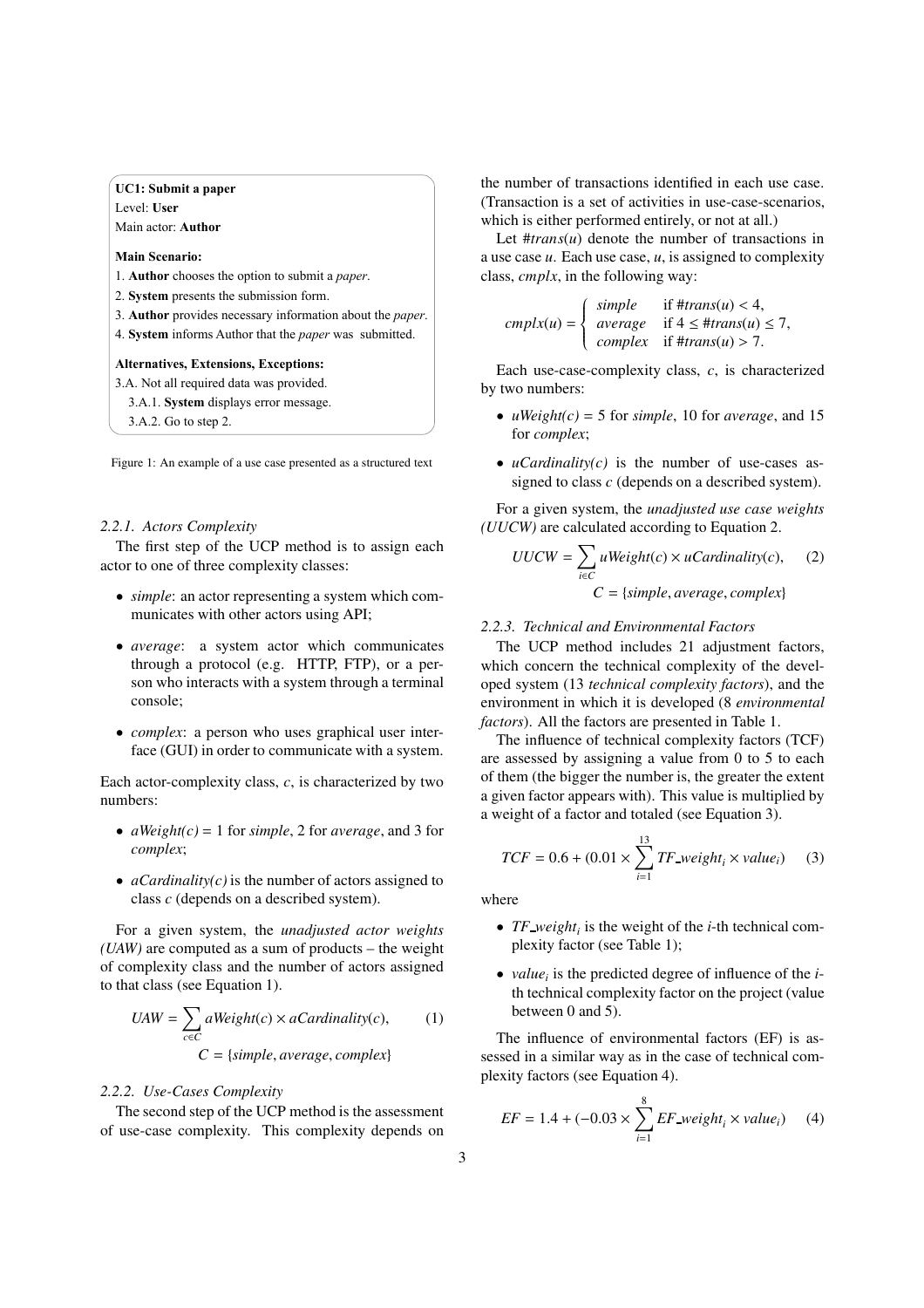Table 1: Technical Complexity Factors and Environmental Factors

| <b>Technical Complexity Factors</b> |                                       |                |  |  |  |  |  |  |  |
|-------------------------------------|---------------------------------------|----------------|--|--|--|--|--|--|--|
| Factor                              | Description                           | Weight         |  |  |  |  |  |  |  |
| T1                                  | Distributed system                    | 2              |  |  |  |  |  |  |  |
| T <sub>2</sub>                      | Performance                           | 1              |  |  |  |  |  |  |  |
| <b>T3</b>                           | End-user efficiency                   | 1              |  |  |  |  |  |  |  |
| T <sub>4</sub>                      | Complex processing                    | 1              |  |  |  |  |  |  |  |
| <b>T5</b>                           | Reusable code                         | 1              |  |  |  |  |  |  |  |
| <b>T<sub>6</sub></b>                | Easy to install                       | 0.5            |  |  |  |  |  |  |  |
| T <sub>7</sub>                      | Easy to use                           | 0.5            |  |  |  |  |  |  |  |
| T <sub>8</sub>                      | Portable                              | $\overline{c}$ |  |  |  |  |  |  |  |
| T9                                  | Easy to change                        | 1              |  |  |  |  |  |  |  |
| T <sub>10</sub>                     | Concurrent                            | 1              |  |  |  |  |  |  |  |
| T <sub>11</sub>                     | Security features                     | 1              |  |  |  |  |  |  |  |
| T <sub>12</sub>                     | Access for third parties              | 1              |  |  |  |  |  |  |  |
| T <sub>13</sub>                     | Special training required             | 1              |  |  |  |  |  |  |  |
|                                     | <b>Environmental Factors</b>          |                |  |  |  |  |  |  |  |
| Factor                              | Description                           | Weight         |  |  |  |  |  |  |  |
| F1                                  | Familiarity with the standard process | 1.5            |  |  |  |  |  |  |  |
| F2                                  | Application experience                | 0.5            |  |  |  |  |  |  |  |
| F <sub>3</sub>                      | Object-oriented experience            | 1              |  |  |  |  |  |  |  |
| F4                                  | Lead analyst capability               | 0.5            |  |  |  |  |  |  |  |
| F <sub>5</sub>                      | Motivation                            | 1              |  |  |  |  |  |  |  |
| F <sub>6</sub>                      | Stable requirements                   | $\mathfrak{D}$ |  |  |  |  |  |  |  |
| F7                                  | Part-time workers                     | $-1$           |  |  |  |  |  |  |  |
| F8                                  | Difficult programming language        | $-1$           |  |  |  |  |  |  |  |

#### where

- $EF$ *weight*, is the weight of the *i*-th environmental factor (see Table 1);
- *value<sub>i</sub>* is the predicted degree of influence of the *i*-th environmental factor on the project (value between 0 and 5).

#### *2.2.4. Calculating Use Case Points*

By adding UAW to UUCW, according to Equation 5, one obtains *unadjusted use case points (UUCP)*.

$$
UUCP = UAW + UUCW \tag{5}
$$

To obtain *use case points (UCP)* one has to multiply UUCP by TCF and EF (see Equation 6).

$$
UCP = UUCP \times TCF \times EF \tag{6}
$$

## *2.2.5. Productivity Factor and E*ff*ort Estimation*

To obtain effort estimation in man-hours one has to multiply UCP by the *productivity factor* (*PF*) 2.

The default value for PF proposed by Karner is 20 hours per UCP. Schneider and Winters [26] proposed a method for determining the initial value of PF. Based on their experience, they suggested to count the number of environmental factors F1-F6 which influence is predicted to be less than 3 and factors F7-F8 which influence is predicted to be greater than 3. If the counted total is equal to 2 or less, the default value of 20 h/UCP should be used. If the total is between 3-4, they suggested using PF equal to 28 h/UCP. If the calculated number is greater than 4, the value of 36 h/UCP should be used. (However, in this case the project is regarded as an extremely risky one.)

#### *2.2.6. Calibrating UCP with Historical Data*

Using default values for PF is a necessity if an organization does not have historical data concerning productivity. However, if historical data is available, it is reasonable to use such data to determine PF for the project being estimated. After the completion of a single project, a post-productivity factor (PostPF) might be calculated as presented in Equation 7.

$$
PostPF = \frac{ActualEffort}{UCP} \tag{7}
$$

#### 3. Characteristics of the Projects

This study is based on an analysis of 14 projects, which actual effort ranged from 277 to 3593 man-hours. The brief description of the projects is presented in Table 2. The detailed characteristics related to the effort estimation with UCP are presented in Table 3.

The projects labeled from A to G were developed by industrial organizations. The projects H to N were developed at the Poznan University of Technology (PUT). (All of the projects which origin was marked as 'U' were also budgeted; therefore, they remained similar to the industrial projects in this aspect.)

Because the main data set was heterogeneous we decided to perform the analysis based on the whole data set and the number of its subsets that seemed homogeneous in some aspects.

<sup>2</sup>The name "Productivity Factor" can be misleading, because a quotient between effort and size is usually referred as Project Delivery Rate (PDR) [24]. (Productivity, however, is more often defined as a quotient between size and effort [25].)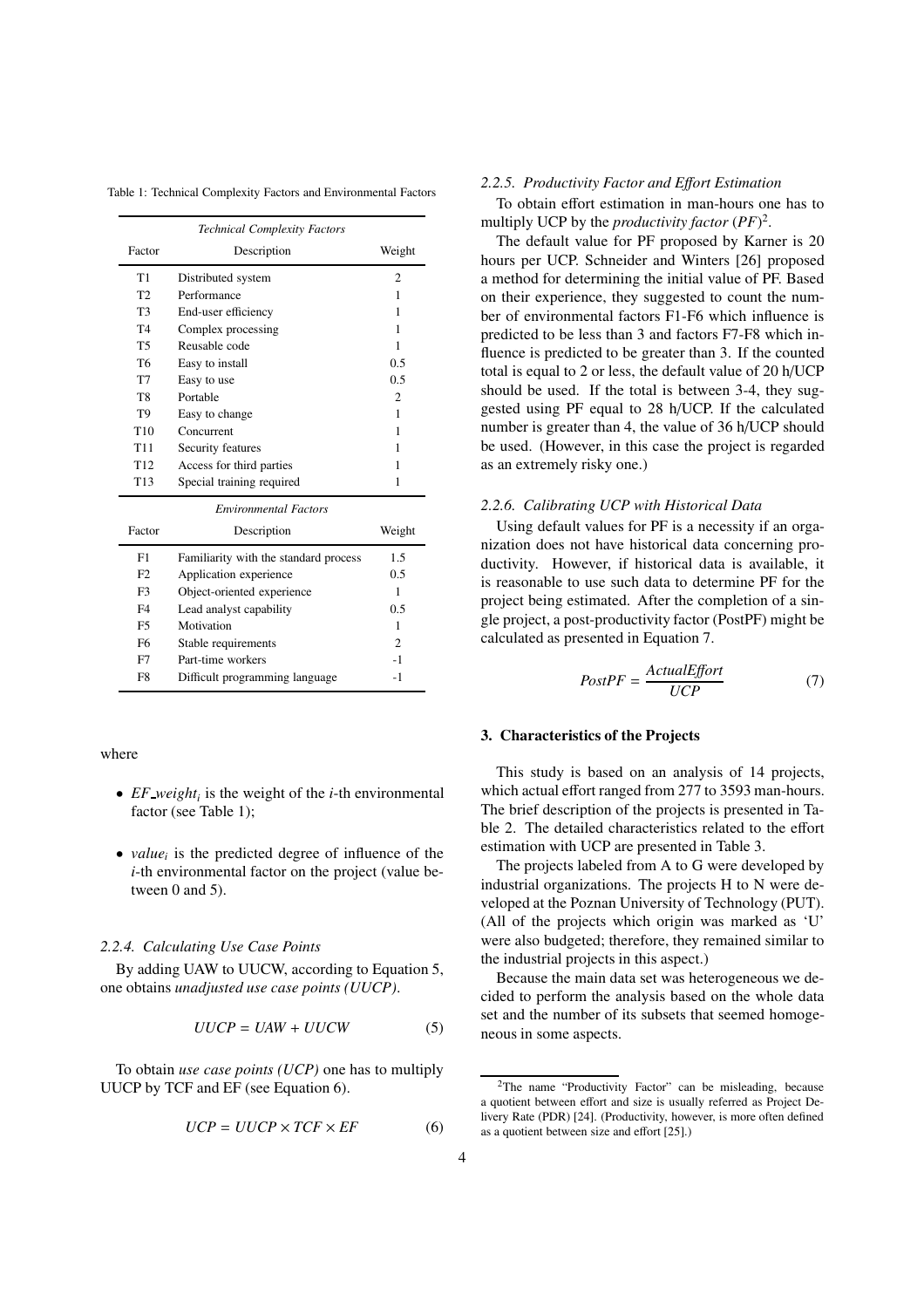The first criterion for choosing candidates for subsets was the origin of a project (subsets *Ind* and *Uni*). The next criteria were the type of application and the main programming language (subsets *Web* and *Java*). We also defined a small, but highly homogeneous subset *ADM*. It contained three projects that were conducted at PUT to develop the students' admission system in years 2006-2010. Finally, we decided to perform a *hierarchical clustering analysis*<sup>3</sup> to find the most similar projects in respect to their TCFs and EFs. As a result three small subsets were defined *EF1*, *EF2*, and *TCF1*.

The summary of the data sets considered in this study is presented in Table 4.

Table 4: The subsets of the main data set considered in this study

| ID.             | Description                          | Projects          |  |  |  |  |
|-----------------|--------------------------------------|-------------------|--|--|--|--|
| A11             | All projects                         | $A-N(14)$         |  |  |  |  |
| Ind             | Industrial projects                  | $A-G(7)$          |  |  |  |  |
| Uni             | Projects developed at the university | $H-N(7)$          |  |  |  |  |
| Web             | Web applications                     | A, C, D, F-N (12) |  |  |  |  |
| Java            | Projects developed in Java           | $G-N(8)$          |  |  |  |  |
| ADM             | Students' admission system at PUT    | H, I, K(3)        |  |  |  |  |
| EF1             | Projects with similar EFs            | D, F, N(3)        |  |  |  |  |
| EF <sub>2</sub> | Projects with similar EFs            | H, I, K, M (4)    |  |  |  |  |
| TCF1            | Projects with similar TCFs           | H, I, M(3)        |  |  |  |  |

#### 4. Framework for Analysis of Estimation Accuracy

The accuracy of effort estimation based on each of the considered size metrics was analyzed according to the procedure presented in this section.

## *4.1. Calculation of Use Case Points*

The process of calculating UCP (and other size metrics) for the projects, consisted of the following steps:

1. *Reviewing use cases.* All business-level use cases were rejected (they create a context for user-level use cases); included and extended use cases were rejected (as suggested in UCP [9]), but only if they described the same transaction as the invoking use case, but at lower level of abstraction. Use cases that were not implemented or duplicated were also rejected.

- 2. *Counting transactions and steps.* Use-case transactions for UCP were identified by a single person, with the use of the method proposed by Robiolo and Orosco [20] (which seems to be compliant with the Karner's definition of use-case transaction [9]). In addition, semantic transaction types were identified [29] for the purpose of the TTPoints method discussed in Section 9. We also asked an experienced person, not co-authoring this paper, to review the transaction counts for the sample of 50 use cases (20%). Then, the results were discussed. Although the final transaction-counts and UUCW were not the same for both persons, they seemed to be convergent<sup>4</sup>.
- 3. *Obtaining TCF and EF.* The values of the adjustment factors were obtained by surveying participants of the projects. The final values of TCF and EF for the project were calculated as (Optimistic +  $4 \times$  Average + Pessimistic) / 6.
- 4. *Calculating UCP.* It was done according to the procedure presented in Section 2.2.

#### *4.2. Evaluation of Prediction Accuracy*

Each metric should be evaluated in respect to its purpose. In this study we investigated the usefulness of usecase-based size metrics in the context of software cost estimation. Therefore, the main criterion for comparing the size metrics was the accuracy of effort estimation calculated based on them.

In order to determine the accuracy of effort estimation based on each size metric we followed a *crossvalidation* procedure [32]. It is a statistical method for validating a predictive model. The considered set of observations is divided into two subsets. One of them, called a training set, is used to construct a prediction model. The remaining one is used to validate the model. In this study we used a form of cross-validation called "leave-one-out" which leaves out a single observation for the validation purpose at a time.

In the study two following effort predictions models<sup>5</sup>

<sup>&</sup>lt;sup>3</sup>The goal of hierarchical clustering is to organize a set of observations into a hierarchy of subsets (hierarchy of clusters) so that observations in the same cluster are similar to each other. In this study we used Ward's algorithm [27] and Euclidean distance. (They can be used to cluster ordinal data [28].)

<sup>4</sup>The normalized root mean squared deviation (*NRMSD*), calculated as  $\sqrt{\frac{1}{n}[\sum_{i=1}^{n}(x_{1,i}-x_{2,i})^2]/(x_{max}-x_{min})}$ , between the number of transactions identified by two raters ranged from 0.10 to 0.15. The interrater agreement in assignment of use cases to complexity classes, measured as weighted Cohen's kappa coefficient (κ) [30, 31], could be interpreted as "almost perfect" [31] (κ ranged from 0.83 to 0.85).

 $5$ We did not use the default value of PF equal to 20 h/UCP, because it can be different for each variant of UCP (it has to be obtained by calculating the PostPFs for a set of projects). In addition, it can differ between organizations – at the end Karner proposed the value based on the projects developed at Objectory. (The observed PostPF for the projects considered in this study ranged from 3 to 35 – see Table 3.)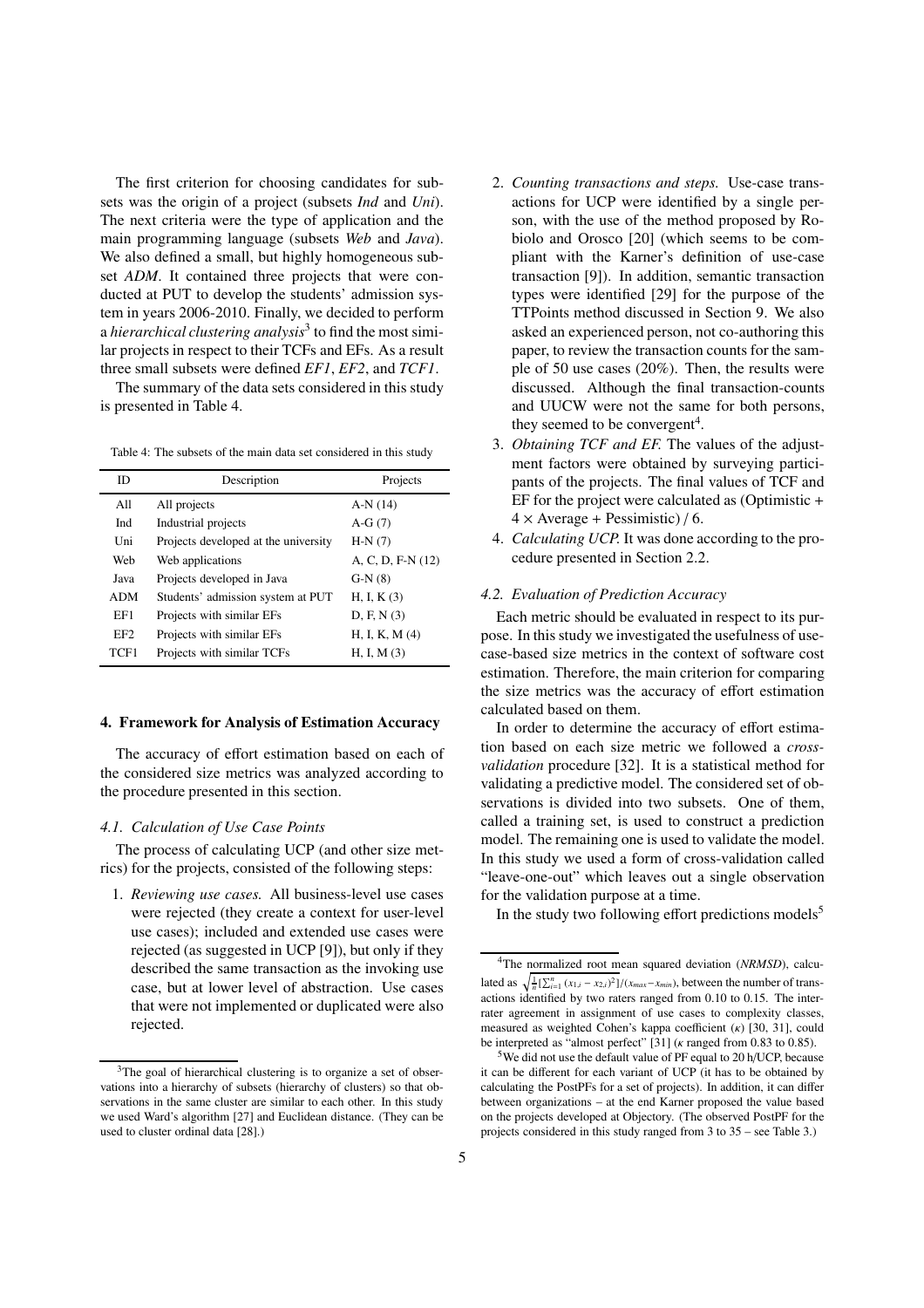Table 2: Application domain and basic description of the projects under study. *Origin: I – project developed by a software development company; U – projects developed by university sta*ff *and students for the internal usage at the university; S2B – project developed by students for external organizations. Type: N – application was developed from scratch; C – application was based on existing solution and was tailored for the customer; E – major enhancement, i.e., strongly simplified version was available (e.g. a prototype).*

| ID        | Effort [h] | Origin           | Type        | Team           | Technologies                                                               | Description                                                                                                             |  |  |  |  |
|-----------|------------|------------------|-------------|----------------|----------------------------------------------------------------------------|-------------------------------------------------------------------------------------------------------------------------|--|--|--|--|
| Project A | 3037       | I                | N           | 5              | ASP.Net, C#, MS SQL DBMS, cus-<br>tom web-framework                        | Web-based e-commerce solution.                                                                                          |  |  |  |  |
| Project B | 1917       | I                | N           | $\overline{4}$ | Delphi, Firebird DBMS                                                      | Integration of two sub-systems within the ERP scale system.                                                             |  |  |  |  |
| Project C | 1173       | 1                | N           | 8              | Python, Django, PostgreSOL                                                 | Web application for collecting and tracking projects' metrics.                                                          |  |  |  |  |
| Project D | 742        | 1                | $\mathbf C$ | 6              | Python, Plone, Zope                                                        | Web application developed based on existing CMS solution.                                                               |  |  |  |  |
| Project E | 614        | I                | N           | $\overline{4}$ | Delphi, Firebird DBMS                                                      | Bank system integrating payments into virtual accounts in one real<br>account.                                          |  |  |  |  |
| Project F | 492        | I                | $\mathbf C$ | 3              | Python, Plone, Zope                                                        | Content Management System (CMS).                                                                                        |  |  |  |  |
| Project G | 277        | I                | N           | $\mathbf{1}$   | Java, PHP, MySQL DBMS, Eclipse<br>Rich Client Platform (RCP)               | Web-based invoices repository with additional standalone client<br>application.                                         |  |  |  |  |
| Project H | 3593       | U                | N           | 8              | Java, Oracle DBMS, Hibernate,<br>GWT-based custom framework.<br>JSON, OSGi | Backend application for the university admission system (Rich In-<br>ternet Application).                               |  |  |  |  |
| Project I | 1681       | U                | E           | 8              | Java, Oracle DBMS, Apache Struts<br>1.2, Java Swing                        | Web-based frontend for the university admission system. Some<br>parts were re-used from the previous prototype version. |  |  |  |  |
| Project J | 1344       | S2B              | N           | 6              | ASP.Net, C#, MS SOL DBMS                                                   | Web-based Customer Relationship Management (CRM) system.                                                                |  |  |  |  |
| Project K | 1220       | U                | N           | 6              | Java, Oracle DBMS, Hibernate,<br>GWT-based custom framework.<br>JSON, OSGi | University admission system for foreign students.                                                                       |  |  |  |  |
| Project L | 720        | S <sub>2</sub> B | N           | 6              | Java, Java Servlets, JSP, Java<br>Swing, SOAP, MySQL DBMS                  | Web & standalone application for managing members of the orga-<br>nization.                                             |  |  |  |  |
| Project M | 524        | U                | N           | 6              | Java, Hibernate, Axis, PHP, C++                                            | Bibliometric Information System. A system for collecting infor-<br>mation regarding publications and citations.         |  |  |  |  |
| Project N | 397        | U                | N           | 3              | Java, Apache Struts 2, Hibernate                                           | Web-based system supporting the assignment of B.Sc and M.Sc.<br>theses projects.                                        |  |  |  |  |

were used to estimate effort: single linear regression and multiple regression.

#### *4.2.1. Ordinary Least Squares Regression (OLS)*

Ordinary least squares regression (OLS) is used to linearly approximate the relationship between a single dependent variable (e.g., development effort) and one (or more) independent variables (e.g., size of the system). It minimizes the sum of squared distances between the observed values of the dependent variable, and the values predicted by the linear approximation. (For further details refer to [33].)

A single linear regression model for predicting effort based on the value of the size metric which was used in this study has a form presented in Equation 8. (The linear regression equation was constructed in each step of the cross-validation procedure based on the projects constituting a training set.)

$$
Effort_{p_i} = \beta_{Size} \times Size(p_i) + \beta_0 \tag{8}
$$

where

•  $p_i$  is the project for which effort is estimated;

- β*S ize* is the slope for *Size*;
- $\beta_0$  is the constant or intercept (set to 0);
- $Size(p_i)$  is the value of the size metric calculated for the project *pi*;

## *4.2.2. Multiple Regression*

The purpose of multiple regression is to learn about the relationship between several independent (or predictor) variables and dependent variable.

In the already presented linear regression model we considered only one independent variable – the size metric. The question is whether any additional variables could be added to the model to improve its effort prediction capabilities. Therefore, we decided to use the *best subset regression procedure* [34] to look for other candidate-variables that could be incorporated to the model (among all environment factors, technical complexity factors, and a factor called team size). This procedure was performed for each size metric and data set. The coefficients of the regression model were, then, calibrated in each step of the cross-validation procedure based on the projects belonging to a training set (the fac-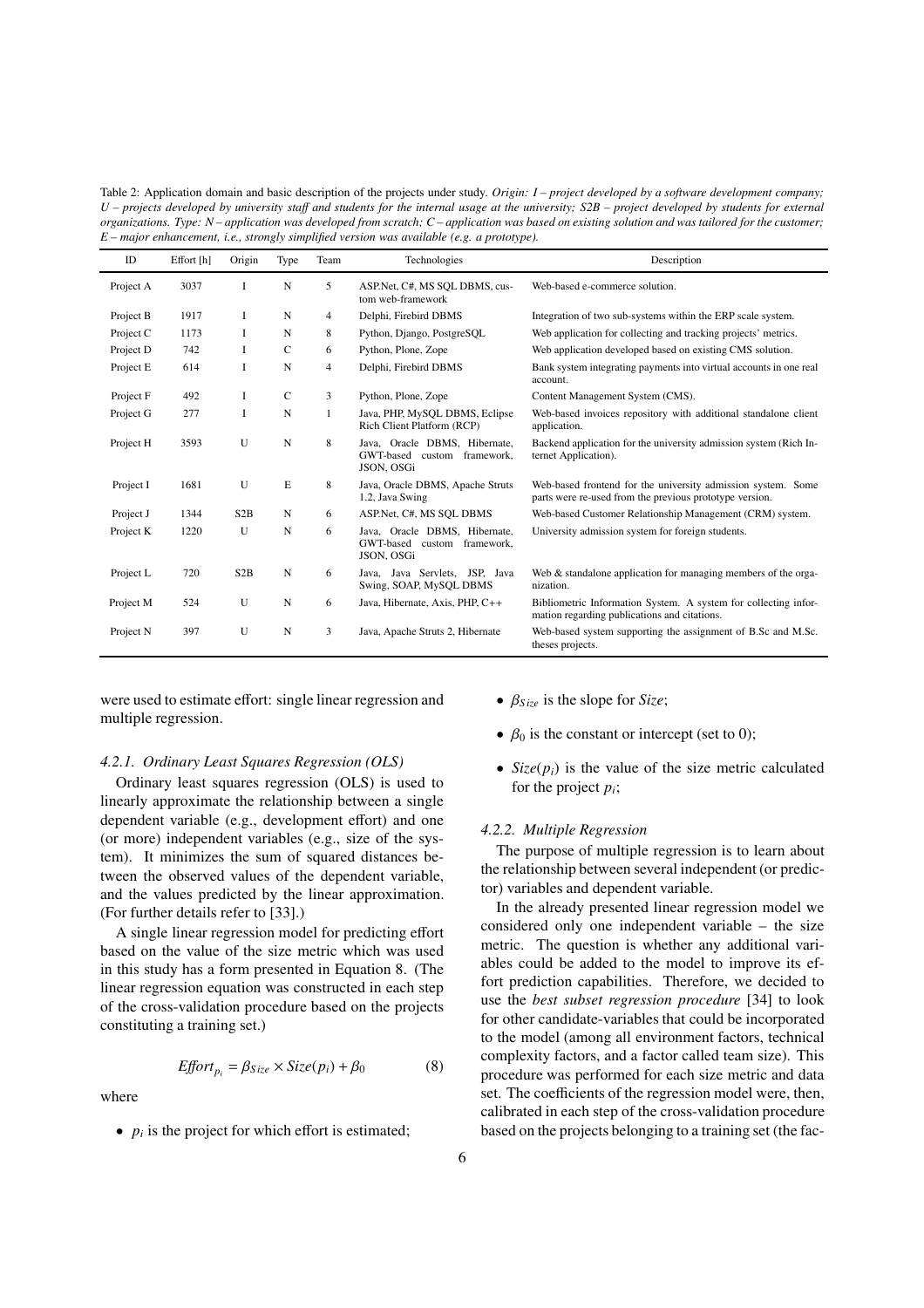|                        | ∢<br>Project   | Project B        | Project C      | Project D      | Project E      | Project F      | Project G      | Project H      | Project I      | Project J    | Project K               | Project L      | Project M               | Project N        |
|------------------------|----------------|------------------|----------------|----------------|----------------|----------------|----------------|----------------|----------------|--------------|-------------------------|----------------|-------------------------|------------------|
| Actual Effort [h]      | 3037           | 1917             | 1173           | 742            | 614            | 492            | 277            | 3593           | 1681           | 1344         | 1220                    | 720            | 514                     | 397              |
| UCP-T                  | 148            | 55               | 76             | 105            | 63             | 44             | 22             | 304            | 80             | 74           | 89                      | 50             | 31                      | 95               |
| UCP-S                  | 276            | 58               | 113            | 161            | 112            | 90             | 36             | 505            | 162            | 157          | 160                     | 90             | 59                      | 144              |
| UUCP-T                 | 207            | 90               | 81             | 139            | 97             | 59             | 56             | 319            | 97             | 142          | 89                      | 82             | 34                      | 115              |
| UUCP-S                 | 387            | 95               | 121            | 214            | 172            | 119            | 91             | 529            | 197            | 302          | 159                     | 147            | 64                      | 175              |
| <b>UUCW-T</b>          | 195            | 80               | 75             | 130            | 85             | 50             | 50             | 305            | 85             | 130          | 80                      | 70             | 30                      | 100              |
| UUCW-S                 | 375            | 85               | 115            | 205            | 160            | 110            | 85             | 515            | 185            | 290          | 150                     | 135            | 60                      | 160              |
| UCP-T no UAW           | 139            | 49               | 70             | 98             | 55             | 38             | 20             | 291            | 70             | 67           | 80                      | 43             | 27                      | 82               |
|                        |                |                  |                |                |                |                |                |                |                |              |                         |                |                         |                  |
| <b>Steps</b>           | 224            | 45               | 69             | 123            | 101            | 67             | 36             | 324            | 109            | 152          | 96                      | 69             | 38                      | 84               |
| Transactions [20]      | 86             | 30               | 33             | 62             | 25             | 17             | 12             | 135            | 34             | 49           | 33                      | 27             | 10                      | 33               |
| TTPoints [29]          | 137            | 70               | 36             | 52             | 35             | 22             | 15             | 156            | 74             | 56           | 39                      | 38             | 28                      | 35               |
| No. of use cases       | 31             | $12*$            | 11             | 19             | 15             | 10             | 10             | 42             | 17             | 26           | 13                      | 14             | 6                       | 18               |
|                        | (35)           | (16)             | (12)           | (20)           | (21)           | (12)           | (12)           | (47)           | (19)           | (37)         | (20)                    | (17)           | (8)                     | (20)             |
| Simple - T             | 23             | 6                | 7              | 13             | 13             | 10             | 10             | 23             | 17             | 26           | 10                      | 14             | 6                       | 16               |
| Average - T            | 8              | 5                | 4              | 5              | $\overline{c}$ | $\mathbf{0}$   | $\mathbf{0}$   | 19             | $\overline{0}$ | $\mathbf{0}$ | 3                       | $\overline{0}$ | $\overline{0}$          | 2                |
| Complex - T            | $\Omega$       | $\theta$         | $\Omega$       | $\mathbf{1}$   | $\Omega$       | $\Omega$       | $\Omega$       | $\theta$       | $\Omega$       | $\Omega$     | $\Omega$                | $\Omega$       | $\boldsymbol{0}$        | $\overline{0}$   |
| Simple - S             | $\Omega$       | 9                | 3              | 3              | 4              | 3              | 3              | $\overline{4}$ | $\theta$       | $\Omega$     | $\overline{\mathbf{c}}$ | $\mathbf{1}$   | $\overline{\mathbf{c}}$ | 6                |
| Average - S            | 18             | 1                | 4              | 10             | 5              | $\overline{c}$ | $\overline{7}$ | 15             | 14             | 20           | 5                       | 13             | $\overline{2}$          | 10               |
| Complex - S            | 13             | $\overline{2}$   | 4              | 6              | 6              | 5              | $\theta$       | 23             | 3              | 6            | 6                       | $\theta$       | $\overline{2}$          | $\overline{c}$   |
| No. of actors          | 4              | 4                | 2              | 3              | 4              | 3              | $\overline{c}$ | 5              | 4              | 4            | 3                       | 4              | $\overline{c}$          | 5                |
| Simple                 | $\theta$       | $\boldsymbol{0}$ | $\Omega$       | $\theta$       | $\Omega$       | $\theta$       | $\mathbf{0}$   | $\overline{0}$ | $\mathbf{0}$   | $\theta$     | $\overline{0}$          | $\mathbf{0}$   | $\boldsymbol{0}$        | $\overline{0}$   |
| Average                | $\overline{0}$ | 2                | $\mathbf{0}$   | $\overline{0}$ | 0              | $\overline{0}$ | $\mathbf{0}$   | 1              | $\mathbf{0}$   | $\theta$     | $\boldsymbol{0}$        | $\mathbf{0}$   | $\overline{\mathbf{c}}$ | $\boldsymbol{0}$ |
| Complex                | 4              | $\overline{c}$   | $\overline{c}$ | 3              | 4              | 3              | $\overline{2}$ | $\overline{4}$ | 4              | 4            | $\mathcal{E}$           | 4              | $\theta$                | 5                |
| $TCF**$                | 0.92           | 0.75             | 0.90           | 0.85           | 0.82           | 0.85           | 0.78           | 0.94           | 1.03           | 0.71         | 1.05                    | 0.78           | 0.96                    | 0.90             |
| $EF**$                 | 0.78           | 0.81             | 1.05           | 0.89           | 0.79           | 0.88           | 0.51           | 1.02           | 0.80           | 0.73         | 0.95                    | 0.79           | 0.96                    | 0.91             |
| Post PF (transactions) | 21             | 35               | 15             | 7              | 10             | 11             | 12             | 12             | 21             | 18           | 14                      | 14             | 17                      | 4                |
| Post PF (steps)        | 11             | 33               | 10             | 5              | 5              | 5              | 8              | 7              | 10             | 9            | 8                       | 8              | 9                       | 3                |
| Default PF [26]        | 20             | 20               | 20             | 20             | 20             | 20             | 20             | 20             | 20             | 20           | 20                      | 20             | 20                      | 20               |

Table 3: Projects characteristics *(T – transactions, identified using stimuli-verb approach proposed by Robiolo and Orosco [20]; S – steps without reference to other use cases – include and extend relations; number of use cases before the review of the specifications are placed in brackets)*

\* One of use cases did not have stimuli in the sense of [20].<br>\*\* Results of the surveys conducted within each development team, and aggregated as (Optimistic + 4 × Average + Pessimistic) / 6.

tors chosen for each subset of projects are presented in Table 5).

There are some issues regarding applying multiple regression that are important for this study. First of all, one has to be careful to not "overfit" the model to the data. (It is observed if the model has to many degrees of freedom, in relation to the amount of data available.) Therefore, we decided to include only one additional independent variable at a time, and apply the multiple regression model only to the sets that contained more than 4 observations. We also did not apply the multiple regression to the original UCP measure as it already included technical and environmental factors.

The multiple regression model considered in this study is presented in Equation 9.

$$
Effort_{p_i} = \beta_{Size} \times Size(p_i) + \beta_{Factor} \times Factor(p_i) + \beta_0
$$
 (9)

where

- $\bullet$   $p_i$  is the project for which effort is estimated;
- $Factor(p_i)$  is the value of the additional factor included in the regression model (chosen among the EFs, TCFs, and team size) for the project *pi*;
- β*S ize* is the slope for *Size*;
- β*Factor* is the slope for *Factor*;
- $\beta_0$  is the constant or intercept;
- $Size(p_i)$  is the value of the size metric calculated for the project *pi*;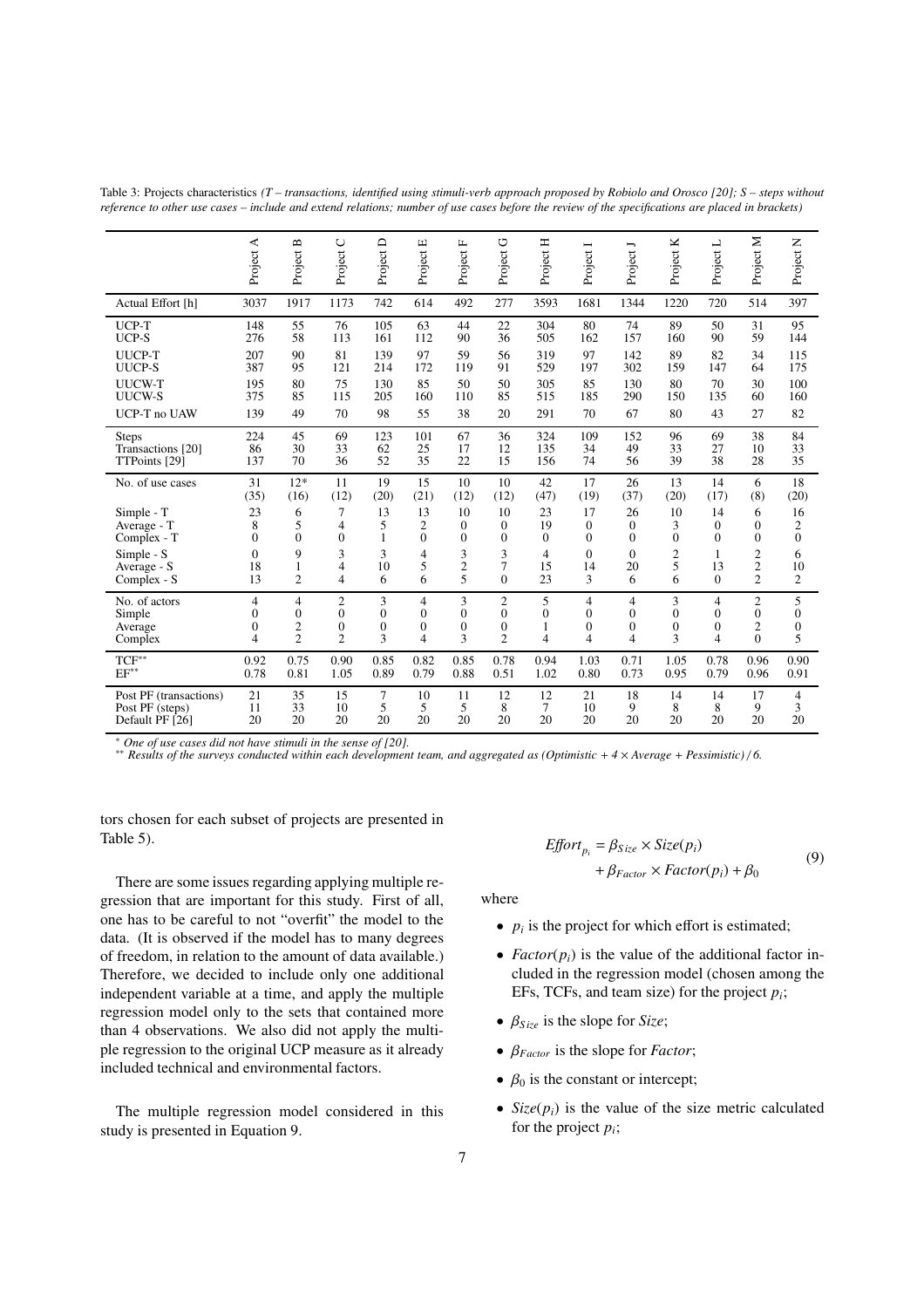#### *4.2.3. The Evaluation Criteria*

The next step of the analysis is the evaluation of the prediction accuracy, which is performed based on the following criteria [35, 36, 37]:

• *MRE* – which stands for the magnitude of relative error. The MRE is calculated for each project in the data set according to Equation 10. It indicates the difference between the estimated and the actual effort in respect to the actual effort. The *mean* MRE (MMRE) is used to aggregate the multiple observations of MRE in the whole data set.

$$
MRE = \frac{|ActEffort - EstEffort|}{ActEffort}
$$
 (10)

• *Mean RE* – which stands for the mean relative error. It is calculated for a set of projects according to Equation 11.

Mean 
$$
RE = \frac{1}{n} \sum_{i} \frac{(ActEffort_i - EstEffort_i)}{ActEffort_i}
$$
 (11)

•  $Pred(e) = k/n$  – prediction quality is calculated on a set of *n* projects, where *k* is the number of projects for which estimation error (MRE) is less than or equal to *e*. In this study *e* was set to 0.25. Conte et al. [37] suggested that for acceptable estimation model, the value of  $Pred(0.25)$  should exceed 0.75.

The interpretation of MRE and Pred criteria is that the accuracy of an estimation technique is proportional to the Pred and inversely proportional to the MRE.

The Mean RE helps to investigate the bias of the estimates. If the estimation model is unbiased the value of the Mean RE should be close to zero (equal number of over-estimates and under-estimates cancel each other).

For testing the statistical significance of differences in accuracy between paired samples we used the twotailed Wilcoxon signed-rank test with the significance level  $\alpha$  set to 0.05. (However, the results of these tests should be taken with caution due to their low statistical power – the issue is discussed later on in Section 10.)

## 5. Actors Complexity in Use Case Points

Karner included information concerning actors in the UCP method (UAW, see Section 2.2.1), however the impact of the UAW on the accuracy of the method has not been investigated empirically.

Moreover, there are at least two problems related to the calculation of UAW:

- *Generalization of actors.* A generalization / specialization relation can be used to show that one or more actors are a special case of another actor (e.g., Senior Analyst can be a specialization of the Analyst actor). The number of actors in the use-case model impacts the calculated UCP. Therefore, generalized actors should be counted once only [17].
- *Additional actors.* Analyst can introduce additional actors, which is often dictated by the properties of a particular project [14]. For instance, analyst can introduce a goal-oriented actor, if the same goal is meaningful for many actors. (E.g., in the system supporting reviews of scientific papers, actors like Editor, Reviewer, and Author can be interested in obtaining the goal "read a paper". To enable this, a new actor called Reader can be introduced and associated with the "Read a paper" use case.)

If the UAW was rejected without decreasing accuracy of UCP it would simplify the method and would eliminate the problems presented above, related to the analysis of actors' complexity.

Thesis: UAW is negligible from the point of view of the effort estimation with UCP.

Investigation: In order to investigate the impact of UAW on the accuracy of effort estimation based on UCP, we performed the analysis described in Section 4 on the base variant of UCP (UCP-T) and the variant of UCP with UAW omitted (UCP-T no UAW). The values of both metrics are presented in Table 3. The results of the cross-validation analysis are presented in Table 5.

The observed values of MMRE were nearly the same for both variants of UCP and all of the data sets. The average MMRE was lower by 0.02 for UCP-T, however, the lower variability was observed for the UCP with UAW omitted. None of the null hypotheses about the equality of median values of MRE could be rejected.

The similar observation was made for the prediction quality. The average Pred(0.25) was higher by 0.05 in the case of UCP-T, but lower variability was observed for the variant of the UCP without UAW.

A minor tendency for overestimation was observed for both variants of UCP.

Summary: Based on the performed analysis, we observed that UAW had only minor impact on the accuracy of the effort estimation based on UCP.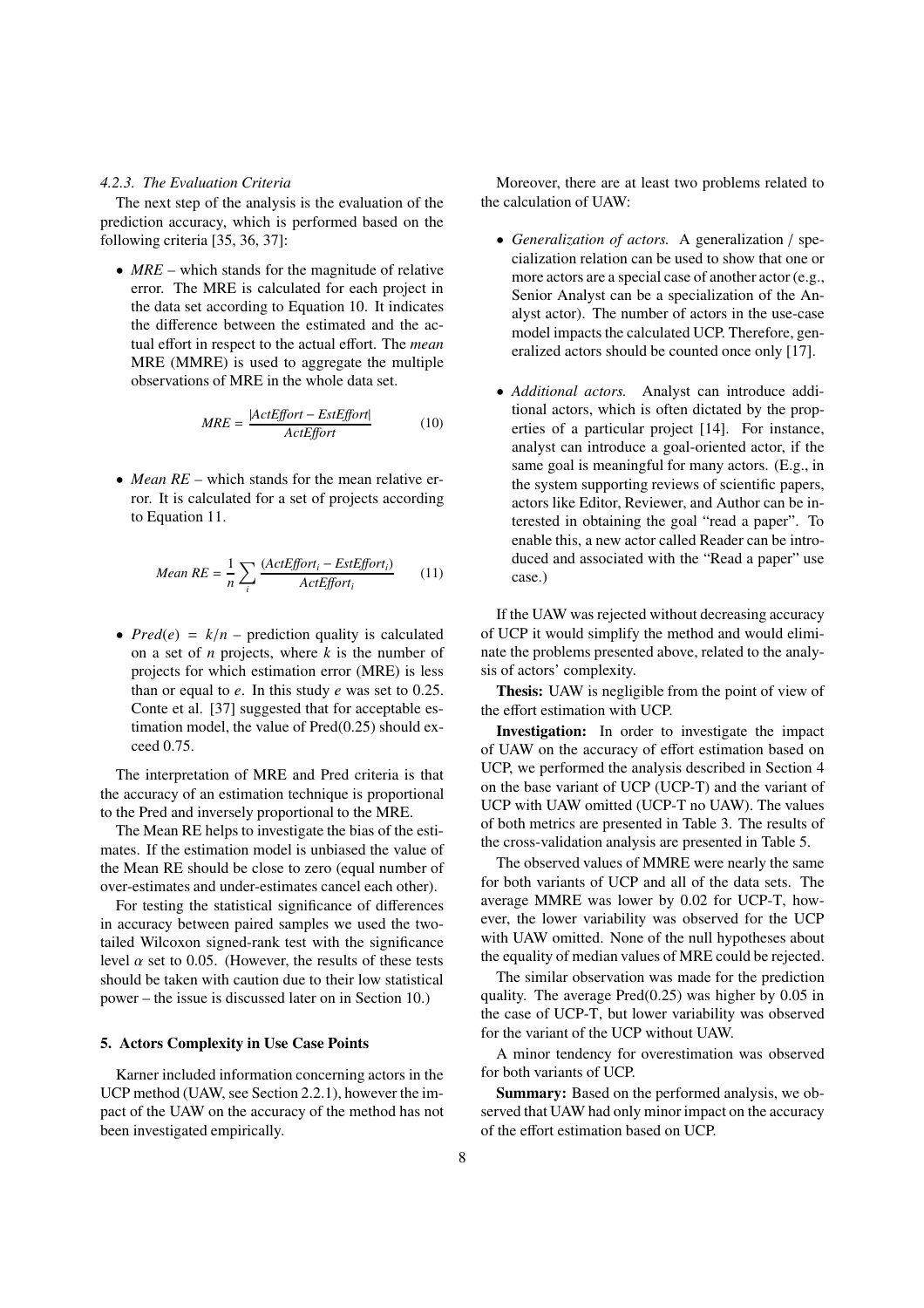|                 |      |             | OLS regression |            |                          | Multiple regression      |                          |                      |                 | OLS regression |         |            |  |
|-----------------|------|-------------|----------------|------------|--------------------------|--------------------------|--------------------------|----------------------|-----------------|----------------|---------|------------|--|
| Size metric     | Set  | <b>MMRE</b> | Mean RE        | Pred(0.25) | <b>MMRE</b>              | Mean RE                  | Pred(0.25)               | Factor               | Set             | <b>MMRE</b>    | Mean RE | Pred(0.25) |  |
| UCP-S           |      | 0.40        | $-0.15$        | 0.50       | $\overline{\phantom{a}}$ | L,                       |                          |                      |                 | 0.20           | 0.02    | 0.33       |  |
| UCP-T           |      | 0.45        | $-0.15$        | 0.43       | ÷,                       | ÷,                       |                          |                      |                 | 0.32           | 0.03    | 0.33       |  |
| UCP-T no UAW    |      | 0.44        | $-0.10$        | 0.36       | ÷,                       | ÷                        | $\overline{\phantom{a}}$ | ÷                    |                 | 0.39           | 0.03    | 0.33       |  |
| UUCP-S          |      | 0.58        | $-0.30$        | 0.29       | 0.54                     | $-0.31$                  | 0.57                     | T11                  |                 | 0.16           | 0.03    | 1.00       |  |
| UUCP-T          |      | 0.59        | $-0.33$        | 0.29       | 0.54                     | $-0.23$                  | 0.50                     | T <sub>5</sub>       |                 | 0.29           | 0.03    | 0.33       |  |
| UUCW-S          | All  | 0.56        | $-0.27$        | 0.29       | 0.45                     | $-0.20$                  | 0.43                     | T <sub>4</sub>       | <b>ADM</b>      | 0.19           | 0.03    | 1.00       |  |
| UUCW-T          |      | 0.56        | $-0.28$        | 0.43       | 0.47                     | $-0.22$                  | 0.43                     | T <sub>4</sub>       |                 | 0.36           | 0.03    | 0.33       |  |
| Steps           |      | 0.46        | $-0.20$        | 0.36       | 0.50                     | $-0.30$                  | 0.57                     | T11                  |                 | 0.22           | 0.03    | 0.33       |  |
| Transactions    |      | 0.41        | $-0.11$        | 0.64       | 0.53                     | $-0.21$                  | 0.57                     | T <sub>5</sub>       |                 | 0.44           | 0.02    | 0.33       |  |
| TTPoints        |      | 0.25        | $-0.13$        | 0.64       | 0.23                     | $-0.06$                  | 0.64                     | T1                   |                 | 0.12           | 0.05    | 0.67       |  |
| $UCP-S$         |      | 0.60        | $-0.28$        | 0.29       | $\overline{a}$           | ÷                        |                          | ÷,                   |                 | 0.43           | $-0.07$ | 0.33       |  |
| UCP-T           |      | 0.61        | $-0.34$        | 0.14       | ÷,                       | ÷,                       | L.                       | ÷,                   |                 | 0.52           | $-0.04$ | 0.33       |  |
| UCP-T no UAW    |      | 0.58        | $-0.31$        | 0.14       | ÷,                       | ÷,                       |                          |                      |                 | 0.46           | $-0.01$ | 0.33       |  |
| UUCP-S          |      | 0.78        | $-0.41$        | 0.00       | 0.79                     | 0.16                     | 0.14                     | T <sub>5</sub>       |                 | 0.35           | $-0.05$ | 0.33       |  |
| UUCP-T          |      | 0.78        | $-0.48$        | 0.14       | 0.76                     | 0.12                     | 0.14                     | T <sub>5</sub>       |                 | 0.43           | $-0.02$ | 0.33       |  |
| UUCW-S          | Ind  | 0.75        | $-0.38$        | 0.00       | 0.79                     | 0.16                     | 0.14                     | T <sub>5</sub>       | EF1             | 0.32           | $-0.04$ | 0.33       |  |
| UUCW-T          |      | 0.74        | $-0.45$        | 0.14       | 0.75                     | 0.11                     | 0.14                     | T <sub>5</sub>       |                 | 0.39           | 0.00    | 0.33       |  |
| Steps           |      | 0.68        | $-0.30$        | 0.00       | 0.83                     | $-0.26$                  | 0.14                     | T <sub>3</sub>       |                 | 0.21           | $-0.02$ | 0.67       |  |
|                 |      |             | $-0.23$        | 0.43       | 0.86                     | 0.07                     | 0.14                     | T <sub>5</sub>       |                 | 0.33           | 0.06    | 0.33       |  |
| Transactions    |      | 0.53        |                |            |                          |                          |                          |                      |                 |                |         |            |  |
| <b>TTPoints</b> |      | 0.25        | $-0.10$        | 0.57       | 0.30                     | 0.00                     | 0.57                     | T1                   |                 | 0.26           | 0.01    | 0.33       |  |
| UCP-S           |      | 0.37        | $-0.15$        | 0.71       | $\overline{\phantom{a}}$ | L,                       |                          | L.                   |                 | 0.19           | 0.05    | 0.50       |  |
| UCP-T           |      | 0.50        | $-0.13$        | 0.43       | $\overline{\phantom{a}}$ | $\overline{\phantom{a}}$ | $\overline{\phantom{a}}$ | ÷                    |                 | 0.30           | 0.08    | 0.50       |  |
| UCP-T no UAW    |      | 0.51        | $-0.07$        | 0.43       | L,                       |                          |                          |                      |                 | 0.37           | 0.10    | 0.25       |  |
| UUCP-S          |      | 0.51        | $-0.24$        | 0.43       | 0.35                     | $-0.11$                  | 0.71                     | F <sub>3</sub>       |                 | 0.15           | 0.05    | 1.00       |  |
| UUCP-T          | Uni  | 0.54        | $-0.24$        | 0.57       | 0.28                     | $-0.09$                  | 0.71                     | Team                 | EF <sub>2</sub> | 0.27           | 0.08    | 0.50       |  |
| UUCW-S          |      | 0.48        | $-0.20$        | 0.57       | 0.24                     | 0.00                     | 0.57                     | Team                 |                 | 0.18           | 0.06    | 1.00       |  |
| UUCW-T          |      | 0.49        | $-0.18$        | 0.43       | 0.22                     | $-0.09$                  | 0.71                     | Team                 |                 | 0.34           | 0.09    | 0.25       |  |
| Steps           |      | 0.34        | $-0.14$        | 0.57       | 0.14                     | $-0.02$                  | 1.00                     | Team                 |                 | 0.20           | 0.06    | 0.50       |  |
| Transactions    |      | 0.39        | $-0.05$        | 0.43       | 0.14                     | $-0.07$                  | 0.86                     | Team                 |                 | 0.44           | 0.12    | 0.25       |  |
| TTPoints        |      | 0.27        | $-0.16$        | 0.71       | 0.18                     | $-0.04$                  | 0.71                     | F5                   |                 | 0.15           | $-0.02$ | 0.50       |  |
| UCP-S           |      | 0.37        | $-0.18$        | 0.50       | Ĭ.                       |                          |                          | $\ddot{\phantom{0}}$ |                 | 0.30           | 0.01    | 0.33       |  |
| UCP-T           |      | 0.44        | $-0.17$        | 0.58       | l,                       | J.                       |                          |                      |                 | 0.47           | $-0.01$ | 0.00       |  |
| UCP-T no UAW    |      | 0.43        | $-0.12$        | 0.42       | ÷,                       | ÷                        |                          |                      |                 | 0.57           | $-0.03$ | 0.00       |  |
| UUCP-S          |      | 0.55        | $-0.32$        | 0.33       | 0.37                     | $-0.07$                  | 0.50                     | T <sub>1</sub>       |                 | 0.19           | 0.03    | 1.00       |  |
| UUCP-T          |      | 0.58        | $-0.34$        | 0.33       | 0.50                     | $-0.08$                  | 0.42                     | Team                 |                 | 0.36           | 0.02    | 0.33       |  |
| UUCW-S          | Web  | 0.52        | $-0.29$        | 0.42       | 0.35                     | $-0.07$                  | 0.50                     | T1                   | TCF1            | 0.23           | 0.03    | 0.67       |  |
| UUCW-T          |      | 0.54        | $-0.29$        | 0.50       | 0.46                     | $-0.08$                  | 0.58                     | Team                 |                 | 0.45           | 0.01    | 0.00       |  |
| Steps           |      | 0.41        | $-0.21$        | 0.42       | 0.35                     | $-0.07$                  | 0.50                     | T1                   |                 | 0.27           | 0.02    | 0.33       |  |
| Transactions    |      | 0.41        | $-0.12$        | 0.50       | 0.59                     | $-0.12$                  | 0.58                     | T <sub>5</sub>       |                 | 0.59           | 0.02    | 0.00       |  |
| TTPoints        |      | 0.25        | $-0.12$        | 0.67       | 0.22                     | $-0.04$                  | 0.58                     | T1                   |                 | 0.10           | $-0.07$ | 0.67       |  |
| UCP-S           |      | 0.33        | $-0.12$        | 0.75       | $\overline{\phantom{a}}$ | Ĭ.                       |                          | $\ddot{\phantom{0}}$ |                 |                |         |            |  |
| UCP-T           |      | 0.44        | $-0.11$        | 0.50       | ÷,                       | ÷,                       |                          |                      |                 |                |         |            |  |
| UCP-T no UAW    |      | 0.46        | $-0.05$        | 0.50       | ÷,                       | L,                       | L,                       |                      |                 |                |         |            |  |
| UUCP-S          |      |             | $-0.32$        |            |                          | $-0.09$                  |                          |                      |                 |                |         |            |  |
|                 |      | 0.57        |                | 0.38       | 0.28                     |                          | 0.88                     | T13                  |                 |                |         |            |  |
| UUCP-T          | Java | 0.61        | $-0.35$        | 0.50       | 0.60                     | 0.15                     | 0.50                     | Team                 |                 |                |         |            |  |
| UUCW-S          |      | 0.54        | $-0.29$        | 0.38       | 0.26                     | $-0.10$                  | 0.75                     | T13                  |                 |                |         |            |  |
| UUCW-T          |      | 0.56        | $-0.29$        | 0.38       | 0.55                     | 0.14                     | 0.62                     | Team                 |                 |                |         |            |  |
| Steps           |      | 0.35        | $-0.17$        | 0.50       | 0.20                     | $-0.03$                  | 0.75                     | T1                   |                 |                |         |            |  |
| Transactions    |      | 0.37        | $-0.07$        | 0.50       | 0.52                     | 0.14                     | 0.62                     | Team                 |                 |                |         |            |  |
| TTPoints        |      | 0.26        | $-0.17$        | 0.75       | 0.18                     | $-0.09$                  | 0.62                     | F <sub>5</sub>       |                 |                |         |            |  |

Table 5: The accuracy of the effort estimation based on the different variants of UCP, Steps, Transactions, and TTPoints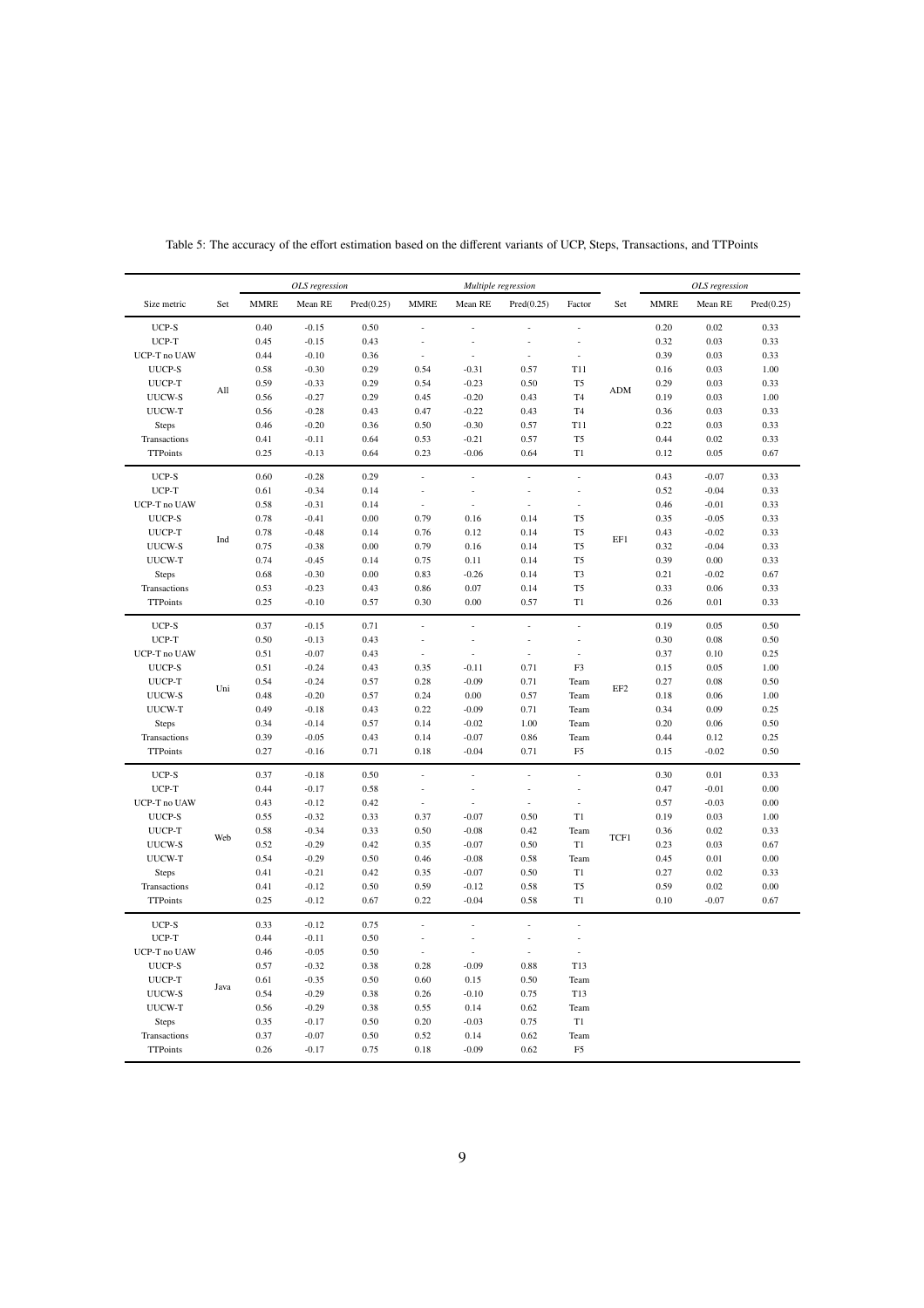## 6. Adjustment Factors in Use Case Points

As presented in Section 2.2.3, there are 13 technical complexity factors and 8 environmental factors in the UCP method. Their role is to adjust UUCP to UCP.

There are at least two problems concerning assessment of these factors:

- *Lack of standardized (agreed) scale.* In the original UCP method the influence of each adjustment factor is assessed with the use of 0–5 ordinal scale (see Section 2.2.3). Although some rules for interpreting this scale have been proposed [18, 38], none of them have become an agreed standard (i.e., was reported to be used or validated in other studies).
- *Not verified weights of factors.* Each factor has its weight that reflects its general impact on the project's complexity. Values of the weights in the original method were proposed by Karner and his colleagues based on their experience. Little has been done so far to empirically evaluate their correctness.

It has already been reported that different people can provide different assessments of TCF and EF when they use the 0–5 ordinal scale [18, 38]. The same problem was observed for the projects presented in Section 3 (inner-team variability in assessment of TCF and EF for the projects is presented in Figure 2). Subjectivity in assessment of the adjustment factors can have a negative impact on the *consistency* of a historical projects database.

Taking into account problems with standardization of TCF and EF, a more general question arises – what is the impact of the adjustment factors on the accuracy of effort estimation with UCP?

Thesis: TCF and EF are negligible from the point of view of the effort estimation with UCP.

Investigation: To investigate the impact of adjustment factors on the accuracy of UCP, we compared the accuracy of the effort estimation based on the original UCP (UCP-T); unadjusted UCP (UUCP-T); and unadjusted use case weights (UUCW-T). The values of all metrics are presented in Table 3. The results of the cross-validation analysis are presented in Table 5.

The differences observed between the average values of MMRE for the original UCP and two variants that do not take into account the adjustment factors were minor. (They were in both cases equal to 0.04 in favour of UCP-T.) Lower variability was also observed for the original variant of UCP. However, we were not able to

reject the null hypotheses about the equality of median values of MRE.

The prediction quality was also similar for all the compared variants of UCP. The highest average value of Pred(0.25) was observed for UUCP-T (the value for UCP-T was lower by 0.01 and for UUCW-T by 0.06).

The UCP-T performed slightly better for more heterogeneous subsets of projects. However, the observed improvement in the accuracy of effort estimation was still not impressive. Therefore, the question is whether all 21 factors are really necessary?

The previously discussed observations did not include the results obtained when the multiple regression model was used to estimate the effort, which could be treated as an extremely simplified version of the adjustment factors. When it was applied to UUCW-T and UUCP-T the prediction quality visibly increased. The average values of Pred(0.25) were higher for UUCW-T and UUCP-T than the value for UCP-T (by 0.03 and 0.08). Therefore in most cases, a single additional predictor added to the model was sufficient to obtain a similar accuracy of effort estimation as in the case of UCP incorporating 21 adjustment factors.

To further investigate the possibility of reducing the number of adjustment factors, we performed the *factor analysis*6. The goal of the analysis was to find groups of potentially overlapping factors within TCFs and EFs that could be substituted for more general factors.

The outcome of the analysis was that the initial adjustment-factors model including 21 factors could be substituted by a simpler model incorporating 4 technical complexity factors and 2 environmental factors.

In the case of technical complexity 4 factors that should be retained in the model accounted for 84% of the total variation in TCFs. The following "new" technical factors could be defined (we used the terminology defined in ISO 9126 [40]):

- *Efficiency* this factor relates to the capability of the software product to provide appropriate performance, relative to the amount of resources used, under stated conditions. The main associated TCFs are "performance" (T2), "end-user efficiency" (T3), "complex processing" (T4), and "easy to use" (T7).
- *Operability* this factor defines how easy it is to operate and control the system. The associated

<sup>6</sup>Factor analysis is a technique used to reduce the number of dimensions in the data. It assumes that the observed dependant variables are linear combinations of some underlying (hypothetical or unobservable) independent variables – called "factors" [39].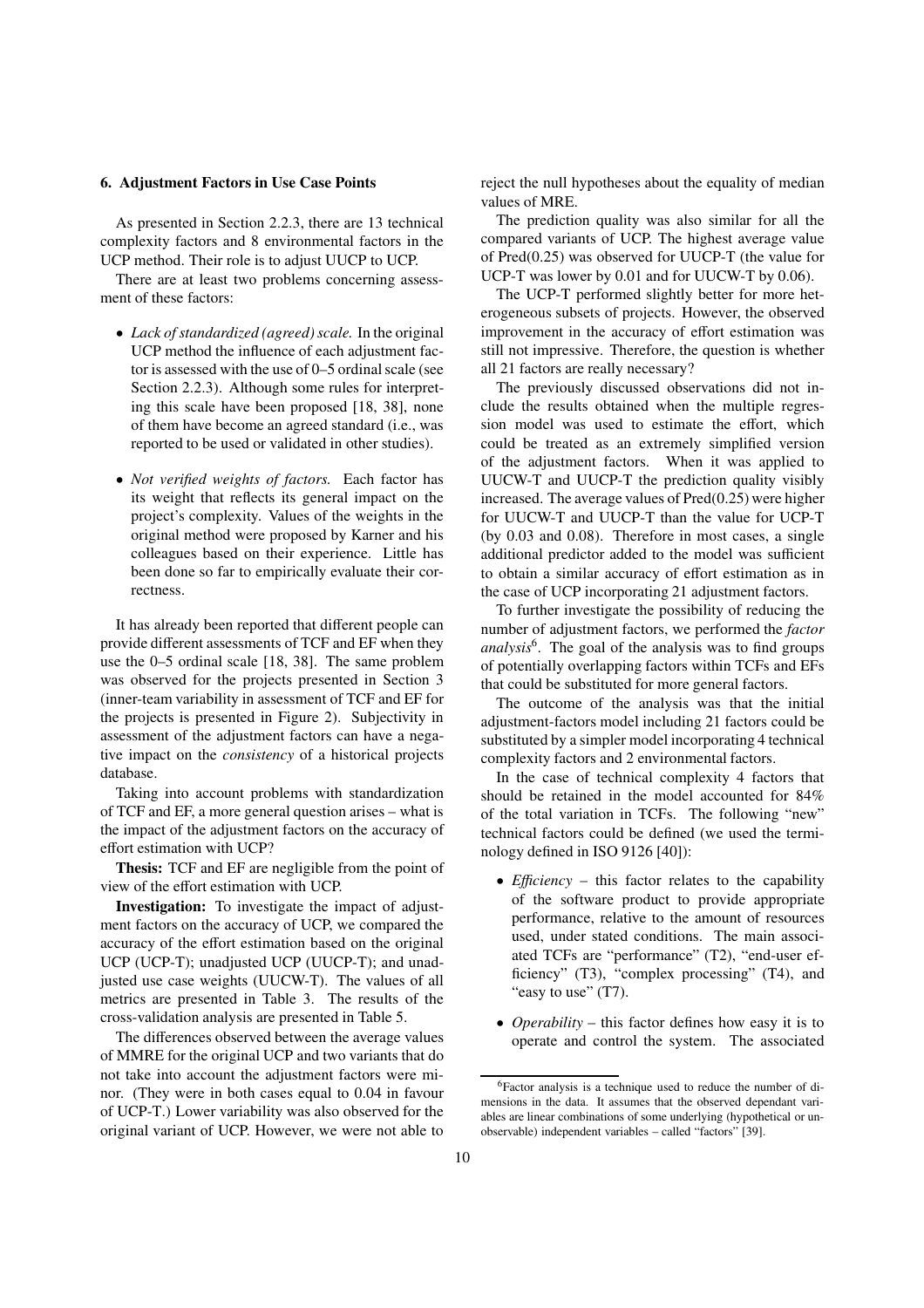

Figure 2: Box plots presenting differences in assessments of TCF and EF (and their cumulative value TCF×EF) based on the conducted surveys within the project teams (projects with only one response were not included to the plot)

factors are "easy to install" (T6), "portable" (T8), "security features" (T11), and "special training required" (T13). The difficulties in the installation and configuration of the system are reflected by factors T6 and T8 (requirements related to portability could imply that the system will have to be installed in different environments). The second aspect relates to the difficulties in operating and controlling the system (i.e., cumbersome security procedures or special training required).

- *Maintainability* it is the capability of the software product to be modified. The main associated factors are "reusable code" (T5), and "easy to change" (T9).
- *Interoperability* it is defined as the capability of the software product to interact with one or more specified systems. The associated factors are "concurrent" (T10), and "access to third parties" (T12).

A similar analysis was performed by Lokan [3] for *general system characteristics* (GSC) in FPA. The initial GSC model containing 14 factors was reduced to 5 factors in that study. Although the technical adjustment factors are slightly different than GSC (TCFs were adapted from MK II FPA), three of the identified factors were common for both studies (efficiency, operability, and interoperability).

The second set of adjustment factors is specific to UCP. Based on the results of the factor analysis we observed that the initial model including 8 factors could be substituted by a simpler model containing only 2 more general factors (these factors accounted for 52% of the total variation in the EFs):

• *Team experience* – it relates to the knowledge

and skills of the development team. The associated factors are "familiarity with the standard process" (F1), "application experience" (F2), "objectoriented experience" (F3), "lead analyst capability" (F4)", and "difficult programming language" (F8). A minor correlation was also observed for the environmental factor "motivation" (F5).

• *Team cohesion* – it accounts for the level of collaboration between the project's stakeholders. The associated factors are "motivation" (F5), "stable requirements" (F6), and "part-time workers" (F7). The last factor F7 is negatively correlated – the more part-time workers there are, the less team cohesion is observed (this factor has also a negative weight in the original EFs model). The "team cohesion" is also a scale factor in the COCOMO II effort estimation method [41].

The high correlation between the factors F1-F4 is unsurprising. For instance, if the team is experienced in software development (F3) it seems also highly probable that its members are experienced designers (F4). (The factor F4 is, however, irrelevant if the team does not use object-oriented programming languages.)

Summary: Adjustment factors have been broadly discussed and criticized in the context of FPA [3, 4, 6, 42]. (The main reported problems related to the inadmissible operations on scales and the minor impact of the adjustment factors on the accuracy of the effort estimation based on FPA.)

In this study we observed a similar phenomenon related to adjustment factors in UCP. We observed the minor influence of these factors on the accuracy of the effort estimation based on UCP. The second observation was that some of the adjustment factors are clearly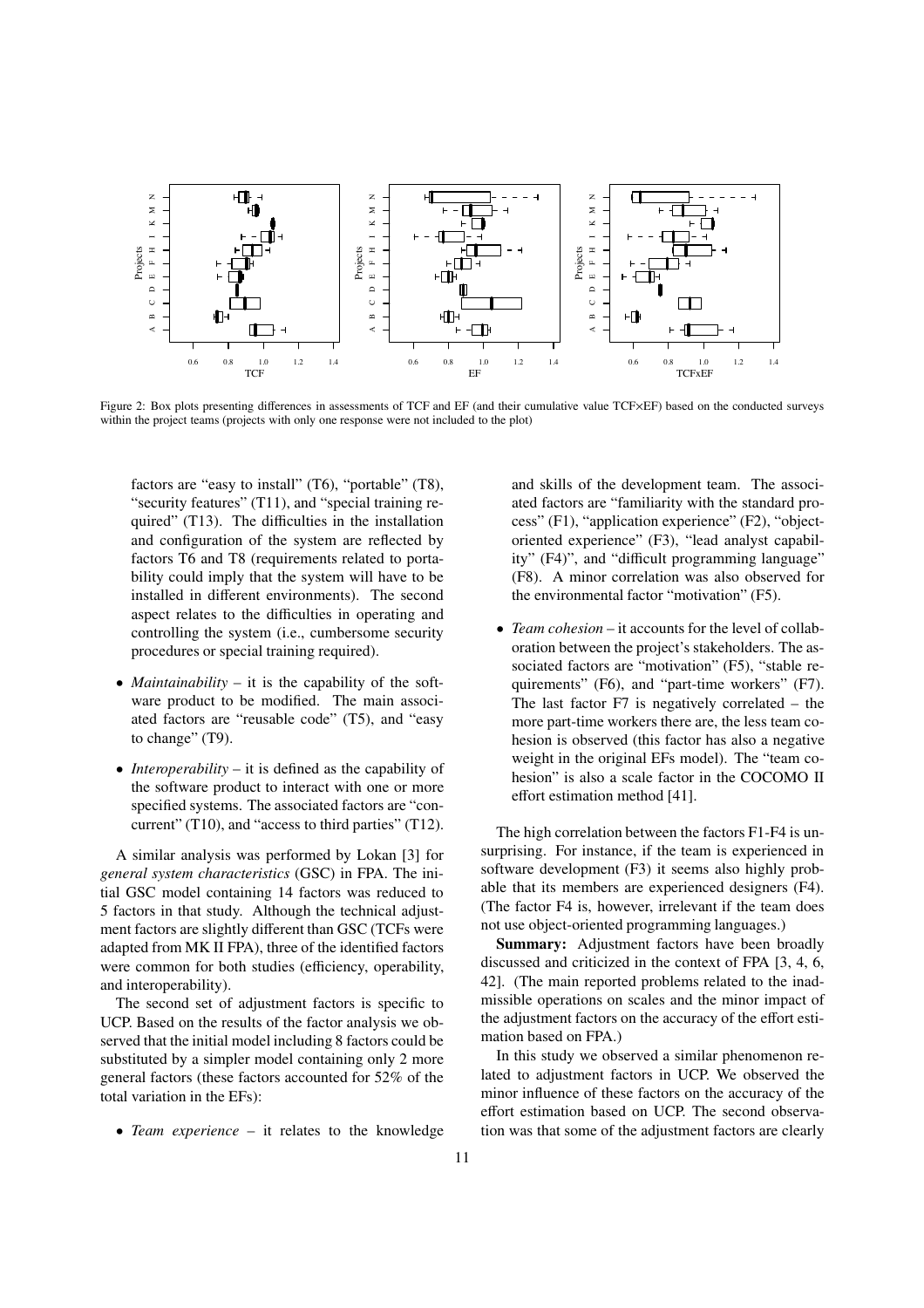overlapping. (The total number of 21 adjustment factors considered in UCP could be limited to 4 technical complexity factors and 2 environmental factors.)

#### 7. Use Case Points – Steps vs. Transactions

As a use-case transaction is a set of activities in usecase-scenarios, which is either performed entirely, or not at all [9], a single transaction might be a part of a use-case scenario, a step, or even a single phrase.

Some authors suggested that counting transactions is equivalent to counting *steps* [18, 43], which in our experience is not always true. However, if steps could be counted instead of transactions, it would simplify the UCP method (as identification of transactions can be a difficult task  $[21]^{7}$ ).

Thesis: The *value* of UCP calculated based on steps is the same as if calculated based on transactions.

Investigation: The *exact* values of UCP calculated based on steps and transactions differed significantly<sup>8</sup>.

One of the reasons for such discrepancy is that steps are elements of use-case syntax (and not necessary semantics). Therefore, a single use case can be easily written using a different number of steps, without changing its abstraction level, or even phrases [23].

For instance, in the considered set of projects, the ratio between the number of steps and the number of transactions ranged from 1.50 to 4.04 (mean  $= 2.83$ , and  $SD = 0.75$ ). This is because, some authors may follow the Jacobson's suggestion that each step of a use case should constitute a transaction [11, 23]; other authors may express most of transactions with the use of two steps (actor's request, and system response). Unfortunately, many other approaches are also possible (or a mixture of different approaches depending on the functionality being described).

The difference between the number of steps and the number of transactions impacts the value of UCP. The observed ratio between UCP-S and UCP-T for the considered projects ranged from 1.05 to 2.12 (mean = 1.73, and  $SD = 0.28$ ).

Although, the values of UCP-S and UCP-T differed significantly, a strong correlation between them was observed (Pearson's product-moment coefficient  $r = 0.99$ ,  $p$ -value  $< 0.001$ ). Therefore, one can try to predict the



Figure 3: Scatter plot with linear regression presenting dependency between UCP-S and UCP-T for the projects introduced in Section 3 (dashed lines – 95% confidence interval; dotted lines – 95% prediction interval)

value of UCP-T based on the value of UCP-S (e.g., by constructing a linear regression model as presented in Figure 3). The accuracy of such predictions depends on similarities (or differences) in use-case writing style between the projects. For instance, projects B and E were developed by the same enterprise, however, the ratios between UCP-S and UCP-T were 1.1 and 1.8. More convergent writing styles were observed in projects H, I, and K, which were also developed by a single organization (the ratios were 1.7, 2.0, and 1.8).

Summary: The values of UCP calculated based on steps and transactions might not be the same, therefore, it is recommended to not mix them together within a single historical database.

However, if an organization is forced to use historical data concerning UCP coming from different sources (without the access to the requirements specifications, e.g., data published in scientific papers), where UCP is calculated based on steps, for some of the projects, and based on transactions, for the rest of them, it may consider using regression model to predict the values of UCP, and unify the measurements within the data set (e.g., multiply the values of UCP-S by 0.584 according to the model presented in Figure 3 to obtain the approximated values of UCP-T). Unfortunately, such conversion will introduce an error, which value depends on the level of differences between the writing style of use cases (which cannot be assessed without the access to the requirements specification documents).

In addition, it is important to provide information whether UCP was calculated based on steps or transactions when reporting any study concerning UCP (which

 $7\text{Six exports counted transactions in }30$  use cases. The highest obtained total number of transactions was nearly 2 times greater than the smallest one.

<sup>8</sup>Two-tailed Wilcoxon signed-rank test with significance level  $\alpha$  set to 0.05 (*p*-value = 0.001); calculated effect size:  $d = 0.65$ ; retrospective power:  $(1-\beta) = 0.55$ .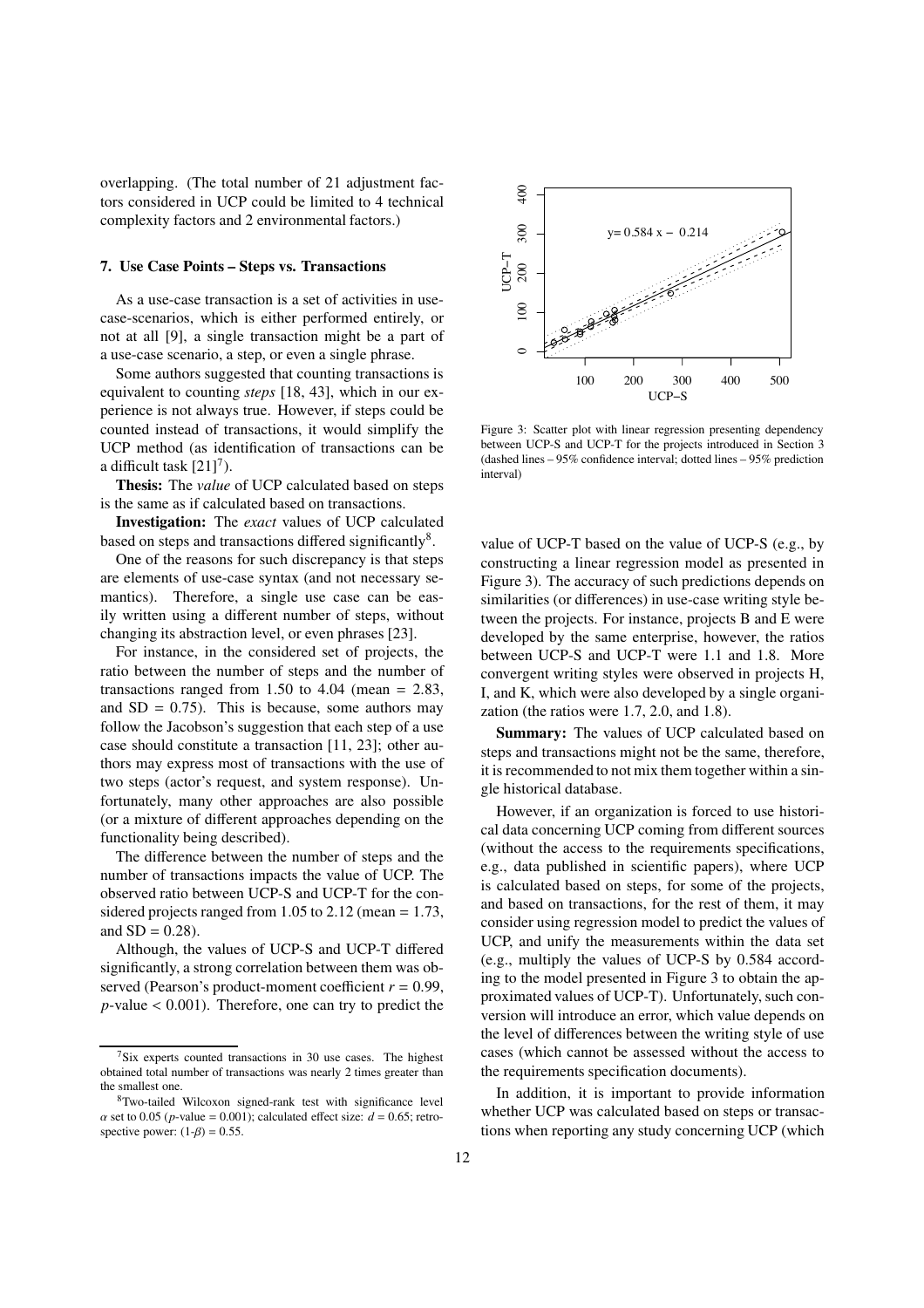is a seldom observed practice).

Although, the values of UCP calculated based on steps and transactions are not equivalent, the question arises about the equivalence of the accuracy of effort estimation based on UCP-S and UCP-T.

Thesis: The *accuracy* of UCP calculated based on steps is not worse than if calculated based on transactions.

Investigation: In order to investigate whether the choice of steps or transactions to calculate UCP impacts the accuracy of effort estimation, we compared the accuracy of effort prediction based on the corresponding variants of UCP (also UUCP and UUCW) calculated based on steps and transactions.

The observed differences in the accuracy of effort estimation between the corresponding variants of UCP (e.g., UCP-S vs. UCP-T) were not significant. However, all variants of UCP calculated based on steps provided on-average more accurate predictions. The differences between the average values of MMRE were 0.06 (UUCW),  $0.07$  (UUCP), and  $0.10$  (UCP) – all in favour of the variants calculated based on the number of steps. However, lower variability of MMRE between the data sets was observed for the variants of UCP calculated based on the number of transactions.

The similar observation was made for the prediction quality. The differences between the average values of Pred(0.25) were 0.11 (UCP), 0.12 (UUCW), and 0.14 (UUCP) – in favour of variants based on steps. Again, lower variability was observed for UUCP and UUCW calculated based on transactions (in the case of UCP the variability was slightly lower for UCP-S). We also observed that UCP-S provided systematically more accurate estimates than UCP-T. (It was not observed, however, in the case of UUCP and UUCW.)

The main reason for such visible on-average differences in the accuracy between the step-based and the transaction-based variants of UCP was that the variants based on steps performed visibly better for more homogeneous data sets (i.e., ADM, EF1, EF2, and TCF1).

All the variants of UCP (no matter if calculated based on steps or transactions) had a minor tendency to overestimate the effort, however, in the case of more homogeneous sets the mean RE was usually close to zero.

Summary: The observation made in this study was that the variants of UCP calculated based on steps provided not worse (or even slightly better) accuracy of effort estimation than the corresponding variants calculated based on transactions.

Therefore, it seems that if an organization has a standardized style of writing use cases for all the projects, it may consider simplifying UCP by calculating its value

based on steps in use cases.

## 8. Counting Steps Instead of UCP

It seems that UCP can be simplified by using steps to calculate UUCW instead of transactions. The question arises, whether it can be further simplified to count just the total number of steps in all use cases?

Thesis: The *Steps* metric, which is the total number of steps in all use cases describing the system, can be used to estimate effort with similar accuracy to UCP.

Investigation: To investigate the thesis, we compared the accuracy of estimation based on UCP calculated based on steps (UCP-S, UUCP-S, and UUCW-S) with the Steps metric.

The observed accuracy of effort estimation for UCP-S and Steps were on-average similar (no significant differences were observed). The average values of MMRE were the same for both metrics, however, a slightly lower variability was observed for UCP-S. In addition, UCP-S provided better on-average prediction quality than Steps (by 0.06). The Steps metric performed slightly better for more homogeneous subsets and when the multiple regression model was used instead of the single regression model.

In comparison between Steps and two other stepbased metrics UUCP-S and UUCW-S, lower on-average MMRE was observed for Steps (the differences between the average MMREs were 0.05 and 0.07). The null hypotheses about the equality of median values of MRE could be rejected for Uni, Web, and Java sets. However, both UUCP-S and UUCW-S provided slightly higher on-average values of Pred(0.25), mainly because they performed visibly better than Steps in the case of more homogeneous subsets.

Summary: Counting the total number of steps instead of UCP could simplify the effort estimation procedure. However, one should be aware that this technique could be exposed to the problems related to the differences in use-case writing style and the differences in abstraction levels of use cases (see Sections 7 and 9).

#### 9. Long Live Transactions!

If the variants of UCP calculated based on the number of steps and the Steps metric itself could provide effort estimates with the similar accuracy to the UCP calculated based on the number of transactions, then, are transactions still worth considering?

Thesis: Use-case transactions can be used to provide effort estimation with better accuracy than UCP calculated based on steps.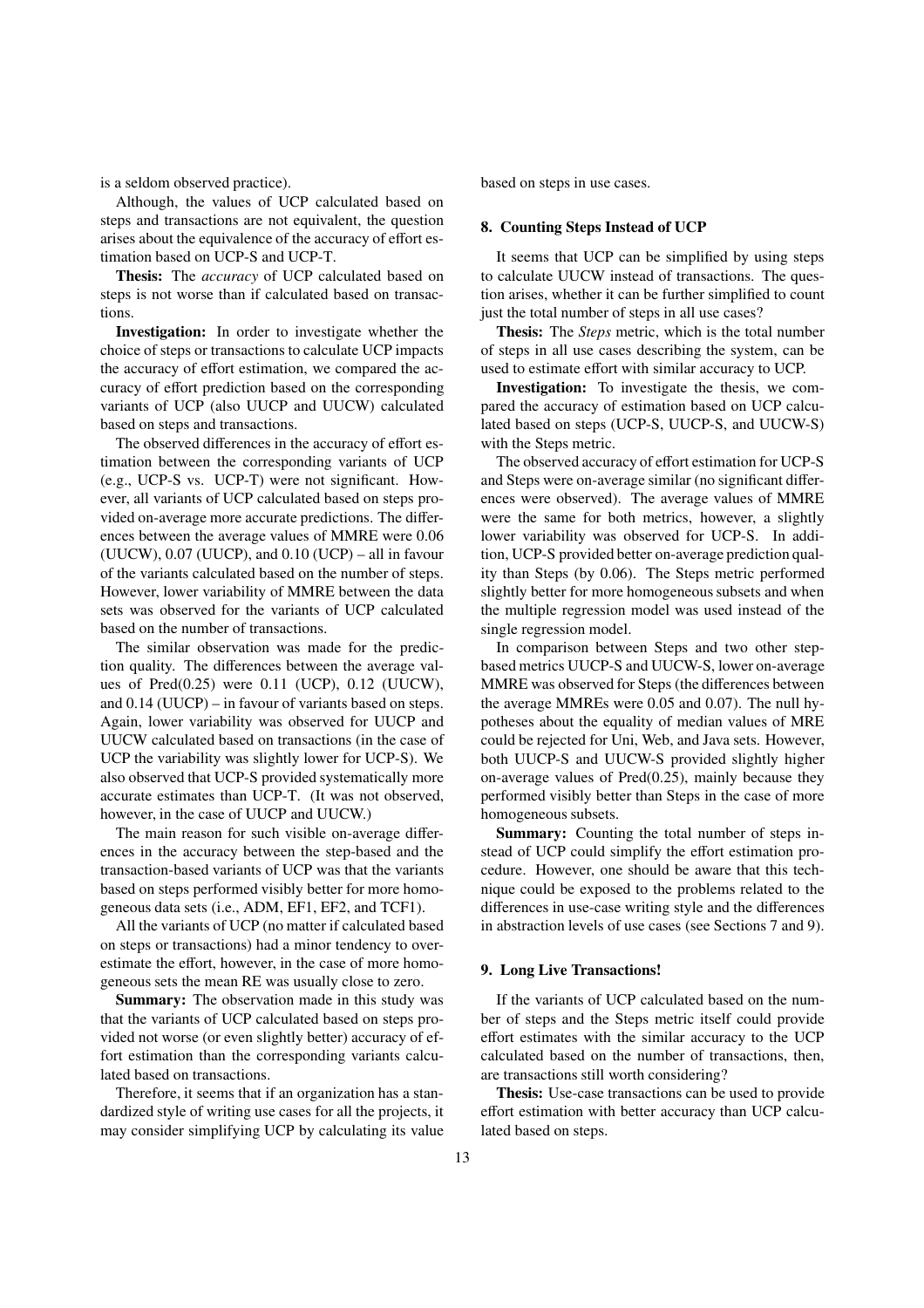Investigation: Use-case transactions are supposed to express the semantics of interaction between actors. Therefore, they should be less prone to different author writing styles (or different levels of abstraction in use cases).

In this study, we were not able to assess the scale of influence of use-case writing style on the accuracy of the effort estimation based on step-based size metrics. However, to present the potential problems of using steps instead of transactions, we compared two projects that have visible differences in writing style of use cases, but their actual effort was similar (projects B and I). If the post productivity factors of these projects were cross-used between them to estimate the effort, the ratios between the MRE for UCP-S and UCP-T would be 1.72 (B based on I) and 3.31 (I based on B). Therefore, UCP-T would be a better choice than UCP-S if there is a threat that use cases stored in the historical database differ in respect to the level of abstraction or writing style.

Recently two new functional size measures that are based on the concept of use-case transactions were proposed, i.e., Transactions [20], and TTPoints [29].

The Transactions metric is defined as the total number of transactions that can be identified in all use cases describing the system under development.

The TTPoints metric is also based on the number of transactions, but it includes additional information about the semantics of transactions (twelve semantic transaction types have been identified so  $far<sup>9</sup>$ ).

The value of TTPoints is calculated according to Equation 12. The main difference between the Transactions and TTPoints is concerning the way they assess complexity of a single transaction. In the case of Transactions metric, all transactions are treated as equally complex. However, in TTPoints the complexity of a single transaction is calculated by multiplying together the weight assigned to its semantic type, the number of actors interacting with the system under development (within the transaction), and the number of objects being processed within the transaction.

$$
TTPoints = \sum_{i=1}^{n} TT\text{-Weight}_{i} \times Objects_{i} \times Actions_{i} \qquad (12)
$$

where

- *n* is the number of semantic transactions identified in the requirements specification;
- $TT$  *Weight<sub>i</sub>* is the weight assigned to the type of the *i*-th transaction, which corresponds to the number of *core actions* (actions that are necessary to preserve the semantic sense of a given type of transaction, e.g., a "provision of data" is a core action for the "create" type of transaction);
- $\bullet$  *Objects<sub>i</sub>* is the number of domain objects processed by the *i*-th transaction;
- *Actors<sub>i</sub>* is the number of collaborating actors in the *i*-th transaction (other than actor representing the system under development).

The effort estimation capabilities of Transactions and TTPoints metrics were preliminary verified [29, 44]. The observations were made that they can be effectively used to estimate effort at the early stages of projects.

In order to investigate the differences between the accuracy of transactions-based and step-based size metrics, we compared prediction accuracy of Transactions and TTPoints with the accuracy of other size metrics calculated based on the number of steps.

In the performed comparison, the Transactions metric provided on-average a slightly worse prediction accuracy than the measures based on the number of steps. The differences between the average values of MMRE and average Pred $(0.25)$  ranged from 0.03 to  $0.10 -$ all in favour of step-based measures. However, lower variability of MMRE was observed for Transactions in all cases. (The variability of Pred(0.25) was not lower for Transactions only in the comparison with UCP-S.)

The observed differences in favour of step-based measures were mainly due to extremely poor accuracy of Transactions in the case of the sets ADM, EF2, and TCF1. If only the bigger sets of projects were considered (i.e., All, Ind, Uni, Web, and Java) Transactions would be on-average more accurate than UUCW-S and UUCP-S, and equally accurate to UCP-S and Steps (however, still providing estimates with lower variability of prediction error).

The second considered size metric – TTPoints provided estimates with better prediction accuracy than the size metrics calculated based on the number of steps. The differences observed between the average values of MMRE ranged from 0.14 to 0.22 – all in favour of TTPoints. A similar observation was made for the differences between the values of Pred(0.25), which ranged from 0.08 to 0.15.

<sup>&</sup>lt;sup>9</sup>The semantic transaction-types defined in [29]: Create, Retrieve, Update, Delete, Link, Delete Link, Asynchronous Retrieve, Dynamic Retrieve, Transfer, Check Object, Complex Internal Activity, and Change State.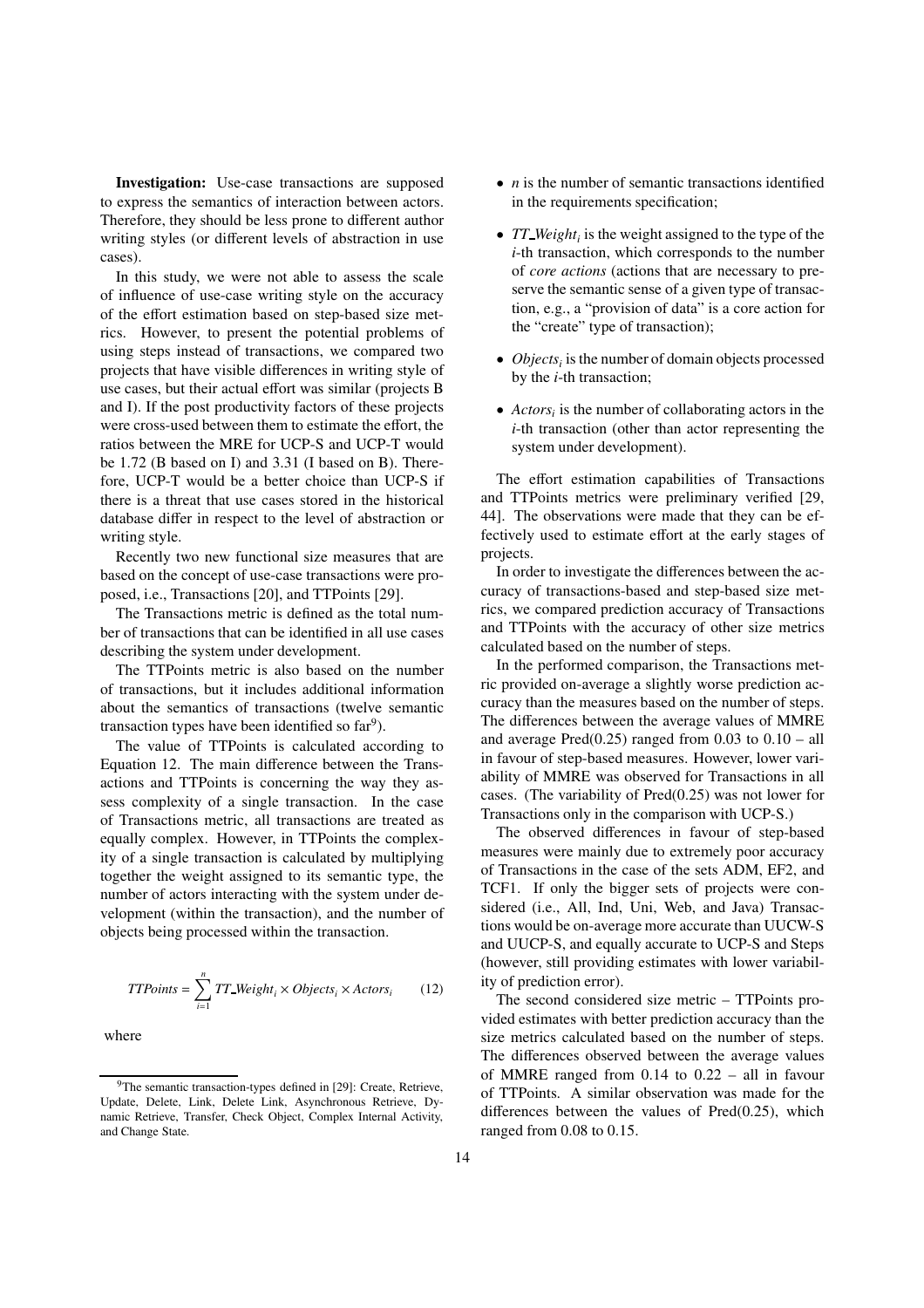The differences in the median values of MREs between TTPoints and three other step-based size measures UUCP-S, UUCW-S, and Steps were significant for the sets: All, Ind, and Web (in the case of comparison with UUCW a significant difference was also observed for the Java set). The differences in median values of MREs between TTPoints and UCP-S were significant only for the Ind set.

There are few potential reasons that could explain why TTPoints performed better than measures based on counting the number of steps.

First of all, the semantic transaction types that are used in TTPoints are based on another definition of usecase transaction provided by Diev [14], which is similar to the definition of elementary process in FPA. It states that a use-case transaction is the smallest unit of activity that is meaningful from the actor's point of view, which is self-contained and leaves the business of the application being sized in a consistent state. Therefore, this definition of transaction is oriented towards achieving goals meaningful for actors. The semantic transaction types define a catalogue of such meaningful goals that can be found in use cases.

For example, in use case presented in Figure 1 one can identify a single transaction which semantic type is called "create". If the stimulus-response transaction definition was used, two transactions would be identified in the same use case (or even three if one considers an alternative ending of the same transaction as a new one).

Therefore the question arises what is the advantage of using the semantic-types approach to transaction identification? For instance, if in the same use case (presented in Figure 1) the action of submitting the "paper submission form" was divided into two sub-actions – providing general information about the paper and separately its content, then, one more transaction would be identified if the stimulus-response definition is followed. For semantic transaction types, such use cases would still contain a single "create" transaction.

The weights of semantic transaction types in the TTPoints method are based on the number of so-called "core actions" (actions that are crucial for preserving the meaning of a transaction type). This weight could be understood also as the minimum number of actions that have to be performed for a given type of transaction.

TTPoints also includes information about domain objects that appear in use-case scenarios. In previous studies [20, 29], it was observed that the size metric defined as the total number of objects found in use-case scenarios does not provide an accurate prediction when it is used for effort estimation.

Another observation was that domain objects differ in importance [29] (e.g., some of them are the subjects of many use cases). Therefore, the total number of domain objects is not a good candidate for being a standalone size measure. In TTPoints the number of domain objects is counted for each transaction (not for the whole requirements specification). In most cases, a single domain object is processed per transaction, however, a complex transaction can process more objects. The same relates to actors. It is seldom observed that there is more than one actor interacting with the system within a single transaction. However if it happens, the transaction is assumed to be more complex in TTPoints (e.g., some additional systems are taking part in the transaction).

Summary: The first observation that was made based on the results of the analysis was that the accuracy of the effort estimation based on Transactions was comparable to the accuracy observed for UCP-S or Steps. However, the main advantage of Transactions was lower variability of prediction error. In addition, both Steps and Transactions are simple measures that are mathematically valid, in contrast to UCP.

The second investigated size measure was TTPoints, which seemed to outperform all step-based metrics considered in this study. However, the procedure for calculating TTPoints seems to be slightly more complex than counting the total number of transactions or steps.

## 10. Threats to Validity

There are several threats to the validity of this study. Some of them regard *internal* or *conclusion validities*, which in this study relates to the quality and relevance of the collected data and application of statistical techniques. Other threats refer to *external validity*, which describes problems with generalization of observations made based on the considered data set for other projects.

#### *10.1. Internal Validity*

The projects analyzed in this study were developed by different organizations. Therefore, the maturity of development processes could affect the recorded effort. Moreover, in the case of some projects we did not have access to the detailed data regarding the types of activities included in the recorded effort.

Additional problems relate to the objectiveness of transaction-identification in use cases. In order to preserve consistency of this process, the same person identified all transactions. To investigate the potential problems related to reliability of transaction-identification,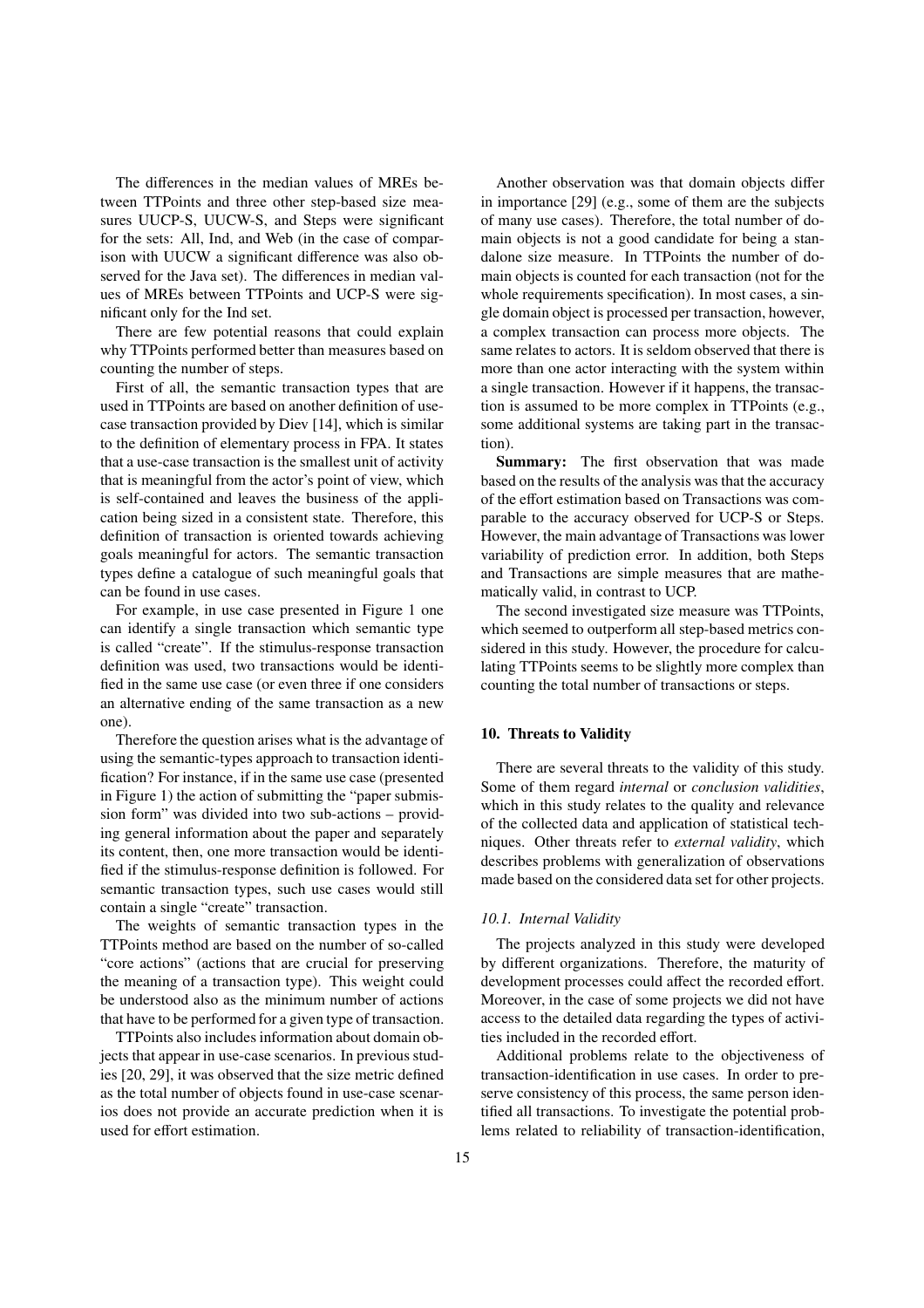we asked an external expert to review the transaction counts for the random sample containing 20% of all use cases. However, there still might be some inconsistencies in the results of transaction-identification process due to the different styles of writing use cases between the projects.

#### *10.2. Conclusion Validity*

There are also several threats to validity that relate to the significance of observation that were made. Although we performed statistical testing of hypotheses, one should treat the obtained results with caution.

First of all, due to the large number of direct comparisons a multiple testing procedure should be used – which could be done, e.g., by applying the Bonferroni correction (i.e., dividing the initial value of  $\alpha$  by the total number of direct comparisons). However, the more important issue in the context of this study relates to statistical power<sup>10</sup> of the performed tests  $(1-\beta)$ . It is important because whenever we investigated a potential way of simplifying UCP, it was sufficient for the simplified variant of the method to perform at least as good as the original one. Therefore, if the null hypothesis about the equality of median MREs between two compared variants of UCP was really true, it would also support the thesis that UCP can be simplified, without limiting its prediction accuracy.

To investigate this issue, we performed a *sensitivity analysis* [45] in order to find out what is the minimal *effect size* that could be detected with the assumed power of  $1-\beta = 0.80$ , for the size of samples ranging from 3 to 14, and significance level  $\alpha = 0.05$ . The minimal effect size that could be detected for a sample of 14 projects would be 0.83, which is a "large" effect size according to Cohen [46]. For the smallest subsets containing 3 projects such effect size could be detected if assumed statistical power of the test was reduced to 0.13. The observed effect size $11$  was on-average "medium"  $(\overline{d} = 0.48)$ ; the "small" effect size was observed for 34% of the comparisons  $(d \le 0.2)$ ; the effect size between "small" and "large" was observed for 47% of the comparisons  $(0.2 < d < 0.8)$ ; and "large" effect size was observed for the remaining 19% of the comparisons  $(d \ge 0.8)$ .

Therefore, whenever we were not able to reject the null hypothesis, it could mean that either the null hypothesis was really true or the effect size was too small to be detected in this study.

## *10.3. External Validity*

The main external threat to validity relates to the size of the data set which limits the strength of conclusions that can be made. However, the considered data set is still one of the largest data sets that have been published and used to analyze the UCP method $12$ .

Another threat to validity could be the heterogeneity of the analyzed set of projects. In order to mitigate that problem we decided to perform the analysis on the main set and its subsets that seemed to be homogeneous in some sense. In addition, we performed the same crossvalidation procedure for all combinations of the main set containing from 3 to 14 projects. The observation that was made based on the analysis of the distributions of MMRE for the considered size metrics (see Figure 4) is that the different compositions of the main data set did not influenced visibly the findings of this study.

Another limitation related to external validity of this study is that the data set contained mainly data from the projects aimed to develop data-intensive systems (probably the most outlying project, in that context, was the project B). Therefore, the observations made in this study could be generalized mainly to this kind of systems. (However, the relation between the structure of use cases and the complexity of the system for different types of applications still remains unknown.)

## 11. Conclusions

In this study the construction of the Use Case Points method was investigated based on the data collected from 14 software projects. The aim was to search for potential ways to simplify the effort estimation based on use cases.

The first potential approach to simplify UCP is to reject UAW. We observed that in the case of the considered data set it had only minor impact on the accuracy of effort estimation based on UCP.

<sup>&</sup>lt;sup>10</sup>The power of a statistical test  $(1-\beta)$  is the probability that the statistical test will reject a false null hypothesis.

<sup>11</sup>We performed the retrospective power analysis, however, this technique is often criticized because it is based on the questionable assumption that the sample effect size is identical to the effect size in the population from which it was drawn [47].

<sup>12</sup>Some of the largest data sets that were *published* (together with basic information about the projects, i.e., UCP, actual effort, context): Frohnhoff and Engles [38] – 15 industrial projects (728–136 320h), Ribu [18] – 12 projects (2 industrial 10 043–13 933h, and 10 students' 232–595h). Larger data sets were also reported to be used as a basis for the analysis of UCP (however without providing in-depth information about the projects): Arnold and Pedross [16] – 23 projects, Carrol [48] – more than 200 projects, Diev [49] – 30 projects.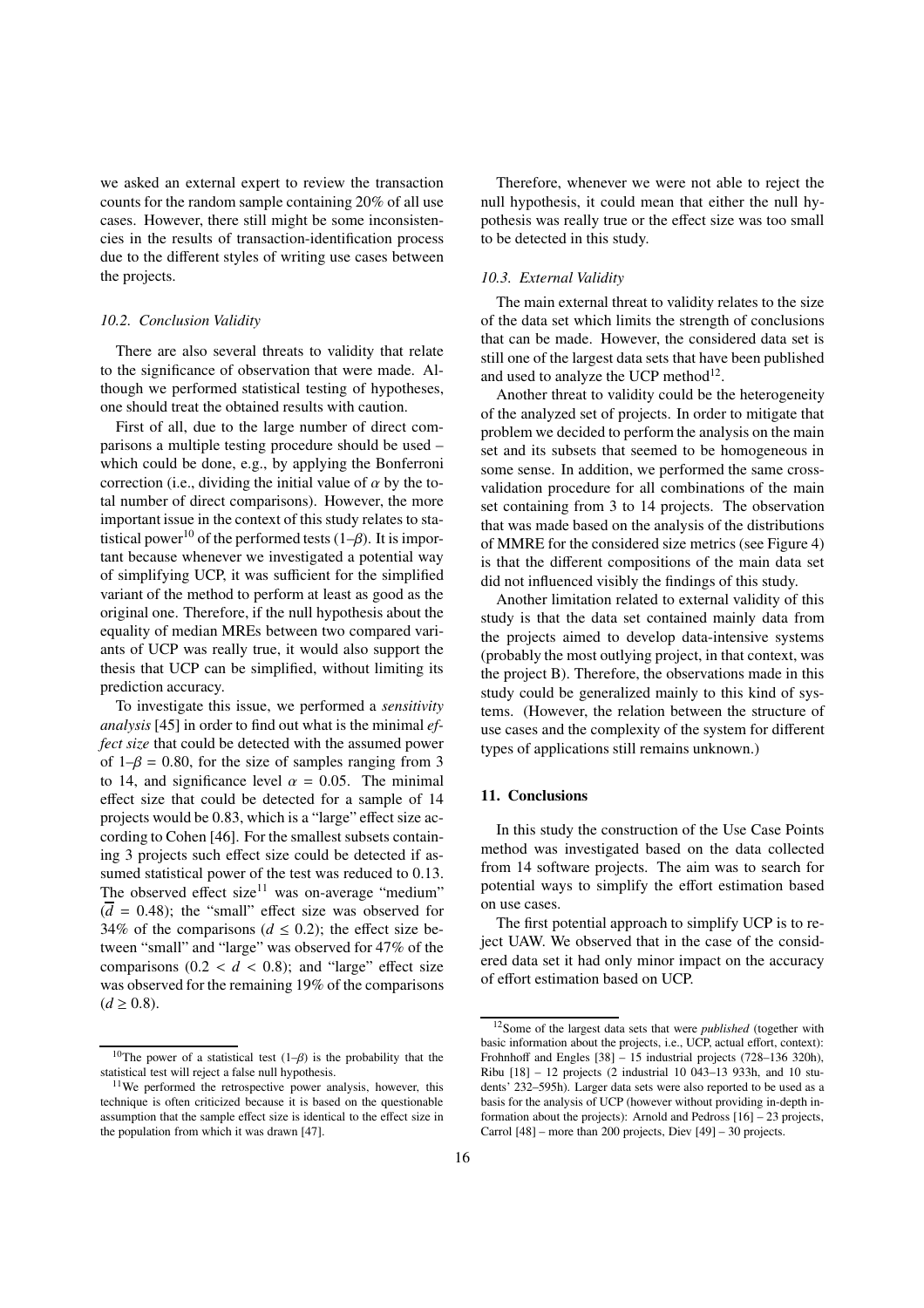

Figure 4: Box plots presenting distributions of the MMRE calculated for the subsets of the main data set (16 278 combinations of the main set that contained from 3 to 14 projects)

The next observation was that the adjustment factors used in UCP did not provide a significant improvement in the accuracy of effort estimation. In addition, the model of 21 adjustment factors seemed to be superfluous. In most cases, a single additional predictor added to the regression model was sufficient to provide estimates with similar accuracy as when TCF and EF were used. Finally, according to the results of the performed factor analysis the number of adjustment factors might be reduced to 2 environmental factors and 4 technical complexity factors.

Another way of simplifying the UCP-based effort estimation is to calculate the value of UCP based on the number of steps instead of transactions. We observed that the step-based variant of UCP provided not worse effort prediction than calculated based on the number of transactions in use cases. However, the exact values of both variants of UCP were not the same. In addition, the extremely simplified variant of UCP which is counting the total number of steps in all use cases provided similar prediction accuracy to other variants of UCP calculated based on steps.

We also investigated the accuracy of two recently proposed size metrics Transactions [20] and TTPoints [29].

The observation was made that the Transactions metric provided a similar effort prediction as the different variants of UCP calculated based on the number of transactions. (The step-based size metrics provided slightly better on-average accuracy than Transactions, however, with higher variability.) The TTPoints metric [29] (which extends the idea of Transactions) provided slightly better prediction accuracy than all considered variants of UCP. In addition, the measures based on steps seemed to be more sensitive to the differences in use-case writing style than transactions.

The main limitations of the observations made in this study are related to the small size of the considered set of projects and its heterogeneity.

## Acknowledgements

We would like to thank Jakub Jurkiewicz for performing the review of transaction-counts in use cases, and Sylwia Kopczyńska for her valuable remarks.

We also thank the anonymous reviewers for their comments, which resulted in substantial improvements to this work.

This research project operated within the Foundation for Polish Science Ventures Programme co-financed by the EU European Regional Development Fund.

#### References

- [1] A. Albrecht, Measuring application development productivity, Proceedings of the Joint SHARE/GUIDE/IBM Application Development Symposium (1979) 83–92.
- [2] C. Lokan, An empirical study of the correlations between function point elements, in: Software Metrics Symposium, 1999. Proceedings. Sixth International, IEEE, 2002, pp. 200–206.
- [3] C. Lokan, An empirical analysis of function point adjustment factors, Information and Software Technology 42 (9) (2000) 649–659.
- [4] R. Jeffery, J. Stathis, Function point sizing: Structure, validity and applicability, Empirical Software Engineering 1 (1) (1996) 11–30.
- [5] B. Kitchenham, K. Kansala, Inter-item correlations among function points, in: Software Metrics Symposium, 1993. Proceedings., First International, IEEE, 2002, pp. 11–14.
- [6] B. Kitchenham, The problem with function points, IEEE Software 14 (2) (1997) 29-31.
- [7] C. R. Symons, Software Sizing and Estimating: Mk II FPA (Function Point Analysis), John Wiley & Sons, Inc., New York, NY, USA, 1991.